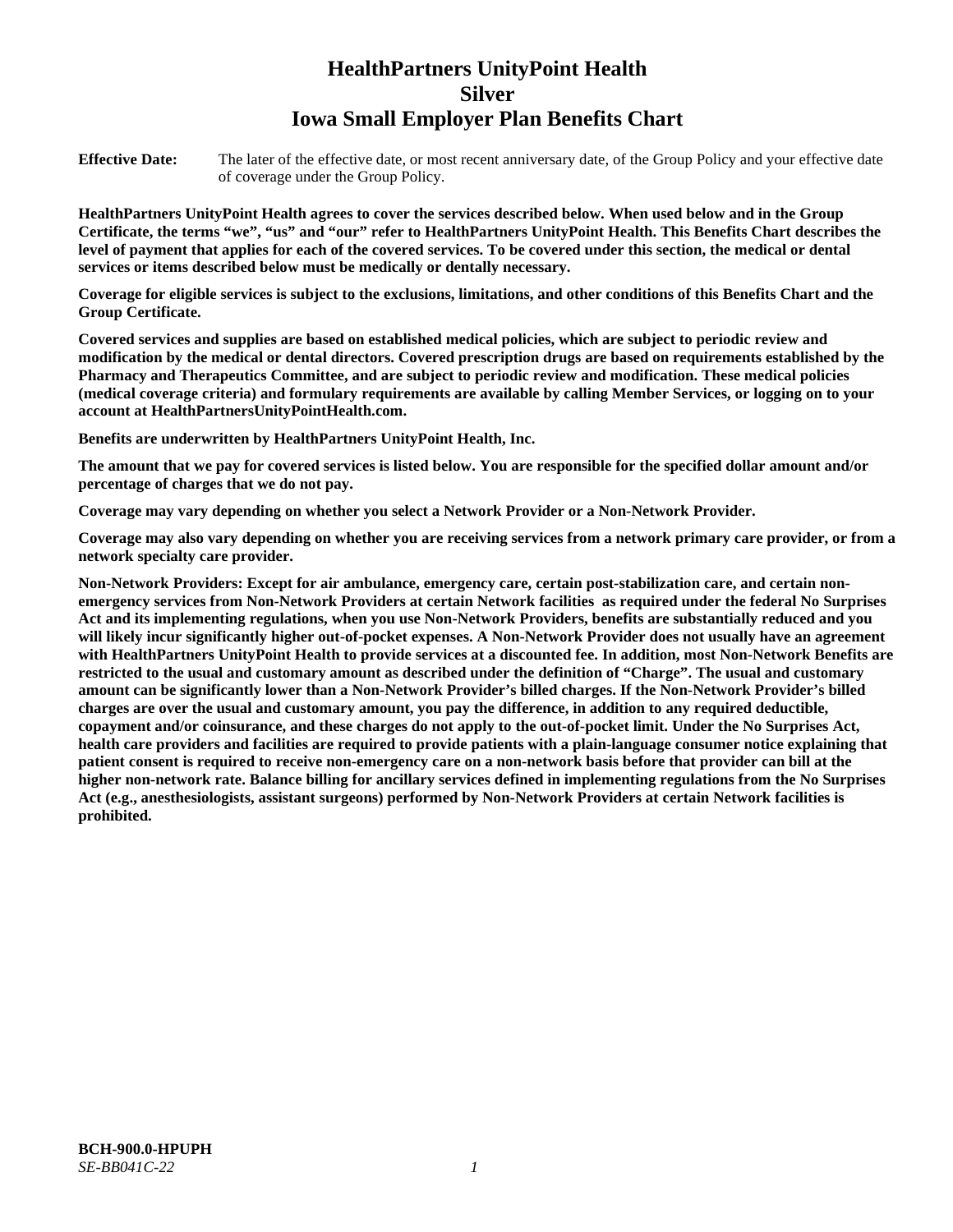# **These definitions apply to this Benefits Chart. They also apply to the Group Certificate.**

| <b>Biosimilar drug:</b> | A prescription drug, approved by the Food and Drug Administration (FDA), that the FDA has<br>determined is biosimilar to and interchangeable with a biological brand name drug. Biosimilar<br>drugs are not considered generic drugs and are not covered under the generic drug benefit.                                                                                                                                                                                                                                                                                                                                           |
|-------------------------|------------------------------------------------------------------------------------------------------------------------------------------------------------------------------------------------------------------------------------------------------------------------------------------------------------------------------------------------------------------------------------------------------------------------------------------------------------------------------------------------------------------------------------------------------------------------------------------------------------------------------------|
| <b>Brand name drug:</b> | A prescription drug, approved by the Food and Drug Administration (FDA), that is<br>manufactured, sold, or licensed for sale under a trademark by the pharmaceutical company that<br>originally researched and developed the drug. Brand name drugs have the same active-ingredient<br>formula as the generic version of the drug. However, generic drugs are manufactured and sold by<br>other drug manufacturers and are generally not available until after the patent on the brand name<br>drug has expired. A few brand name drugs may be covered at the generic drug benefit level if<br>this is indicated on the formulary. |
| Calendar year:          | This is the 12-month period beginning 12:01 A.M. central time, on January 1, and ending 12:00<br>A.M. central time of the next following December 31.                                                                                                                                                                                                                                                                                                                                                                                                                                                                              |
| <b>Charge:</b>          | For covered services delivered by participating Network Providers, is the provider's discounted<br>charge for a given medical/surgical service, procedure or item.                                                                                                                                                                                                                                                                                                                                                                                                                                                                 |
|                         | For covered services delivered by Non-Network providers, a contracted rate may apply if such<br>arrangement is available to HealthPartners UnityPoint Health.                                                                                                                                                                                                                                                                                                                                                                                                                                                                      |
|                         | For the Usual and Customary Charge for covered services delivered by Non-Network Providers,<br>our payment is calculated using one of the following options to be determined at the discretion of<br>HealthPartners UnityPoint Health: 1) a percentage of the Medicare fee schedule; 2) a comparable<br>schedule if the service is not on the Medicare fee schedule; or 3) a commercially reasonable rate<br>for such service.                                                                                                                                                                                                     |
|                         | The usual and customary charge is the maximum amount allowed that we consider in the<br>calculation of the payment of charges incurred for certain covered services. You must pay for<br>any charges above the usual and customary charge, and they do not apply to the out-of-pocket<br>limit.                                                                                                                                                                                                                                                                                                                                    |
|                         | A charge is incurred for covered ambulatory medical and surgical services, on the date the<br>service or item is provided. A charge is incurred for covered inpatient services, on the date of<br>admission to a hospital. To be covered, a charge must be incurred on or after your effective date<br>and on or before the termination date.                                                                                                                                                                                                                                                                                      |
| Copayment/coinsurance:  | The specified dollar amount, or percentage, of charges incurred for covered services, which we<br>do not pay, but which you must pay, each time you receive certain medical services, procedures<br>or items. Our payment for those covered services or items begins after the copayment or<br>coinsurance is satisfied. Covered services or items requiring a copayment or coinsurance are<br>specified in this Benefits Chart.                                                                                                                                                                                                   |
|                         | For services provided by a Network Provider:                                                                                                                                                                                                                                                                                                                                                                                                                                                                                                                                                                                       |
|                         | An amount which is listed as a flat dollar copayment is applied to a Network Provider's<br>discounted charges for a given service. However, if the Network Provider's discounted charge<br>for a service or item is less than the flat dollar copayment, you will pay the Network Provider's<br>discounted charge. An amount which is listed as a percentage of charges or coinsurance is based<br>on the Network Provider's discounted charges, calculated at the time the claim is processed,<br>which may include an agreed upon fee schedule rate for case rate or withhold arrangements.                                      |
|                         | For services provided by a Non-Network Provider:                                                                                                                                                                                                                                                                                                                                                                                                                                                                                                                                                                                   |
|                         | Any copayment or coinsurance is applied to the lesser of the provider's charges or the usual and<br>customary charge for a service.                                                                                                                                                                                                                                                                                                                                                                                                                                                                                                |
|                         | A copayment or coinsurance is due at the time a service is provided, or when billed by the<br>provider.                                                                                                                                                                                                                                                                                                                                                                                                                                                                                                                            |
|                         |                                                                                                                                                                                                                                                                                                                                                                                                                                                                                                                                                                                                                                    |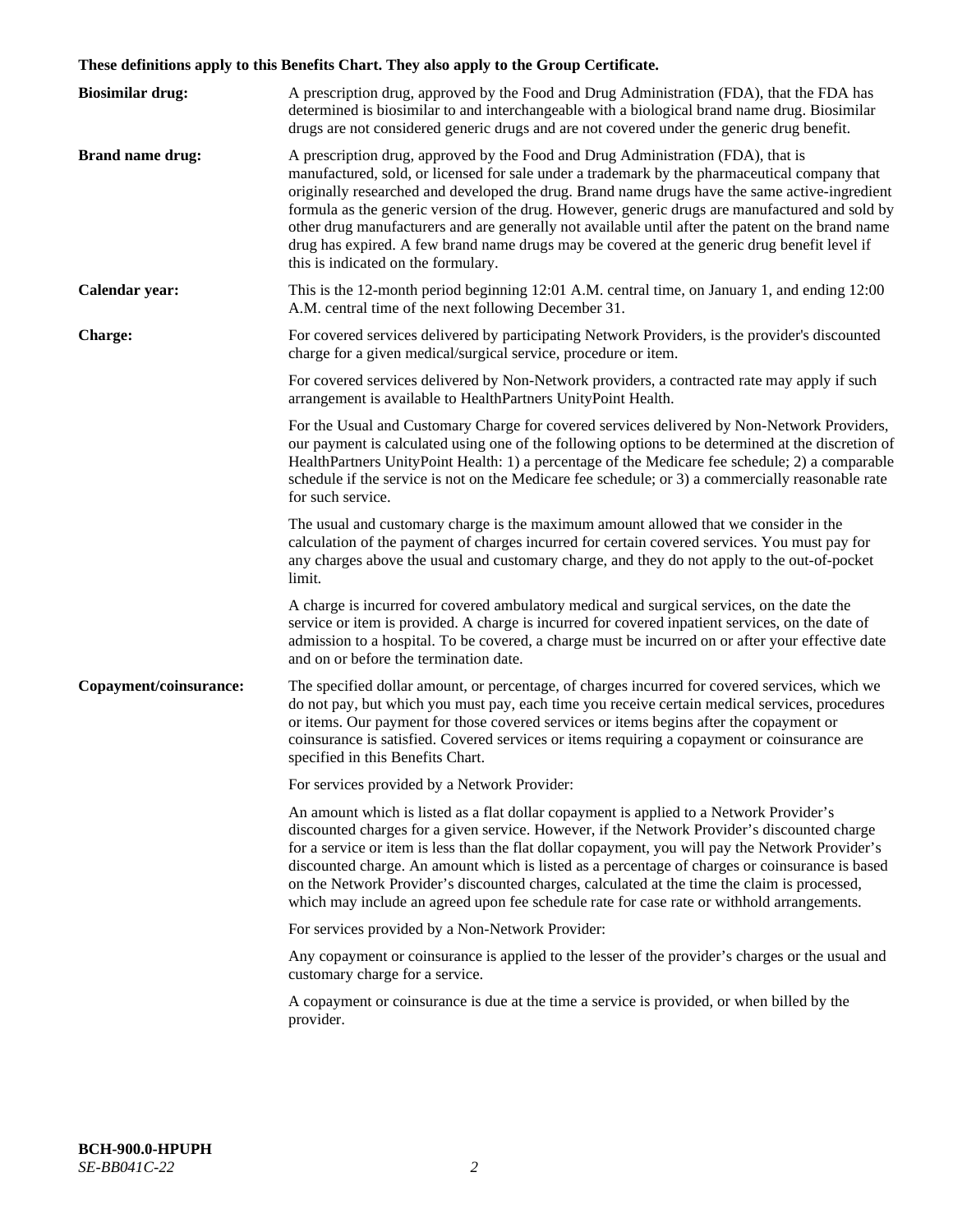| Deductible:               | The specified dollar amount of charges incurred for covered services, which we do not pay, but<br>an enrollee or a family has to pay first in a calendar year. Our payment for those services or items<br>begins after the deductible is satisfied. For Network Providers, the amount of the charges that<br>apply to the deductible are based on the Network Provider's discounted charges, calculated at the<br>time the claim is processed, which may include an agreed upon fee schedule rate for case rate or<br>withhold arrangements. For Non-Network Providers, the amount of charges that apply to the<br>deductible are the lesser of the provider's charges or the usual and customary charge for a<br>service. |
|---------------------------|----------------------------------------------------------------------------------------------------------------------------------------------------------------------------------------------------------------------------------------------------------------------------------------------------------------------------------------------------------------------------------------------------------------------------------------------------------------------------------------------------------------------------------------------------------------------------------------------------------------------------------------------------------------------------------------------------------------------------|
|                           | Any amounts paid or reimbursed by a third party, including but not limited to: point of service<br>rebates, manufacturer coupons, manufacturer debit cards or other forms of direct reimbursement<br>to an insured for a product or service, will not apply toward your deductible, to the extent<br>permitted under state and federal law.                                                                                                                                                                                                                                                                                                                                                                                |
|                           | Your plan has an embedded deductible. This means once an insured meets the individual<br>deductible, the plan begins paying benefits for that person. If two or more members of the family<br>meet the family deductible, the plan begins paying benefits for all members of the family,<br>regardless of whether each insured has met the individual deductible. However, an insured may<br>not contribute more than the individual deductible toward the family deductible.                                                                                                                                                                                                                                              |
|                           | All services are subject to the deductible, unless otherwise indicated below in this Benefits Chart.                                                                                                                                                                                                                                                                                                                                                                                                                                                                                                                                                                                                                       |
| <b>Formulary:</b>         | This is a current list, which may be revised from time to time, of prescription drugs, medications,<br>equipment and supplies covered by us as indicated in this Benefits Chart which are covered at the<br>highest benefit level. Some drugs on the formulary may require prior authorization to be covered<br>as formulary drugs. The formulary, and information on drugs that require prior authorization, are<br>available by calling Member Services, or logging on to your account at<br>HealthPartnersUnityPointHealth.com.                                                                                                                                                                                         |
| Generic drug:             | A prescription drug, approved by the Food and Drug Administration (FDA) that the FDA has<br>determined is comparable to a brand name drug product in dosage form, strength, route of<br>administration, quality, intended use and documented bioequivalence. Generally, generic drugs<br>cost less than brand name drugs. Some brand name drugs may be covered at the generic drug<br>benefit level if this is indicated on the formulary.                                                                                                                                                                                                                                                                                 |
| Lifetime maximum benefit: | The specified coverage limit actually paid by us for services and/or charges incurred by you for a<br>given procedure or diagnosis. Payment of benefits under this Benefits Chart ceases when that<br>lifetime maximum benefit is reached. You have to pay for any subsequent charges. Essential<br>health benefits are not subject to any lifetime maximums.                                                                                                                                                                                                                                                                                                                                                              |
| Non-formulary drug:       | This is a prescription drug, approved by the Food and Drug Administration (FDA), that is not on<br>the formulary, is medically necessary and is not investigative or otherwise excluded under the<br>Certificate.                                                                                                                                                                                                                                                                                                                                                                                                                                                                                                          |
| Out-of-pocket expenses:   | You pay the specified copayments/coinsurance and deductibles applicable for particular services,<br>subject to the out-of-pocket limits described below. These amounts are in addition to the monthly<br>premium payments.                                                                                                                                                                                                                                                                                                                                                                                                                                                                                                 |
| Out-of-pocket limit:      | You pay the copayments/coinsurance and deductibles for covered services, to the individual or<br>family out-of-pocket limits. Thereafter we cover 100% of charges incurred for all other covered<br>services, for the rest of the calendar year. You pay amounts greater than the out-of-pocket limits<br>if you exceed any lifetime maximum benefit or any visit or day limits. Essential health benefits<br>are not subject to any lifetime maximums.                                                                                                                                                                                                                                                                    |
|                           | Non-Network Benefits above the usual and customary charge (see definition of charge above) do<br>not apply to the out-of-pocket limit.                                                                                                                                                                                                                                                                                                                                                                                                                                                                                                                                                                                     |
|                           | Non-Network Benefits for transplant surgery do not apply to the out-of-pocket limit.                                                                                                                                                                                                                                                                                                                                                                                                                                                                                                                                                                                                                                       |
|                           | Any amounts paid or reimbursed by a third party, including but not limited to: point of service<br>rebates, manufacturer coupons, manufacturer debit cards or other forms of direct reimbursement<br>to an insured for a product or service, will not apply as an out-of-pocket expense, to the extent<br>permitted under state and federal law.                                                                                                                                                                                                                                                                                                                                                                           |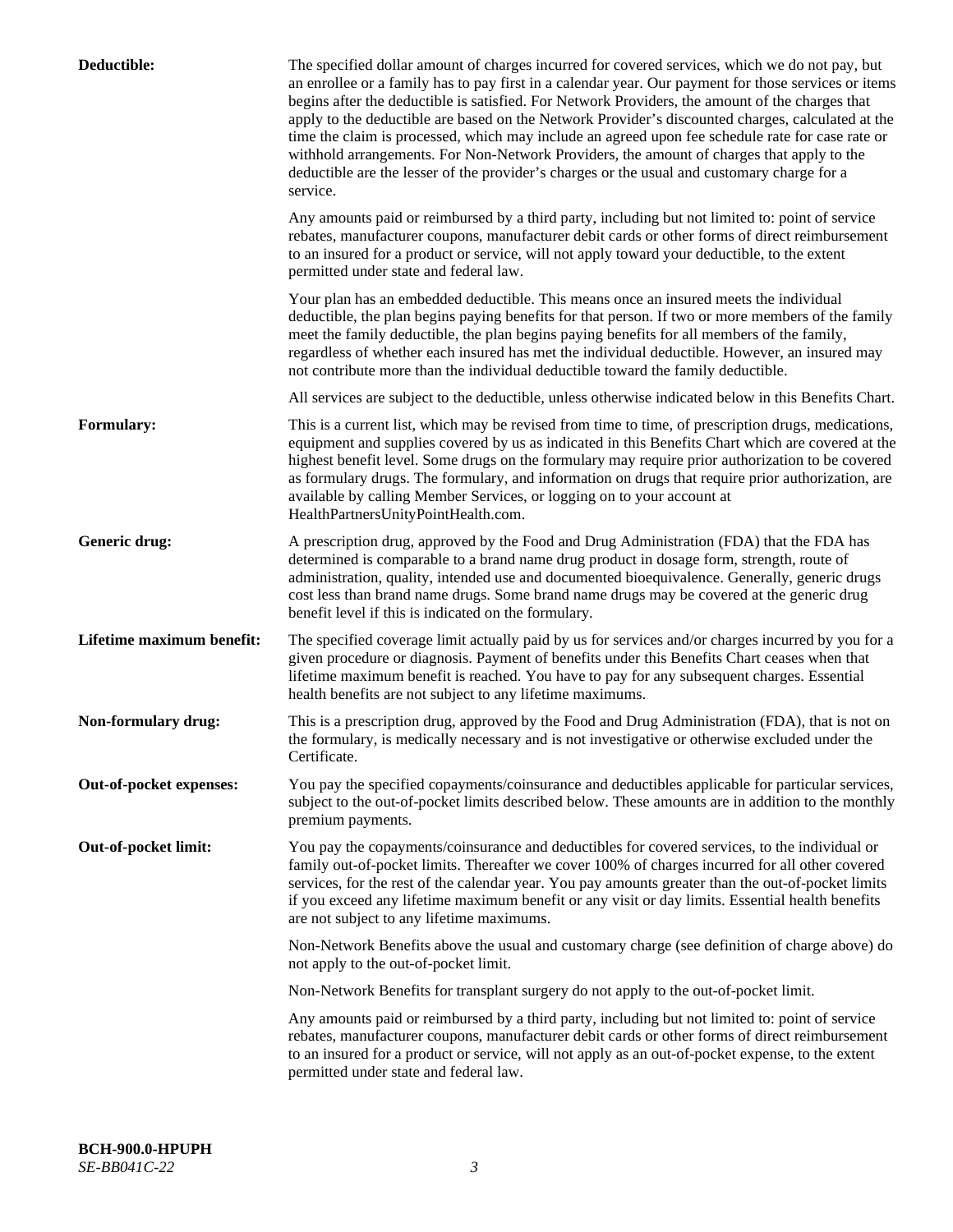|                                  | You are responsible to keep track of the out-of-pocket expenses. Contact our Member Services<br>department for assistance in determining the amount paid by the enrollee for specific eligible<br>services received. Claims for reimbursement under the out-of-pocket limit provisions are subject<br>to the same time limits and provisions described under the "Claims Provisions" section of the<br>Certificate.                                                                                                                |
|----------------------------------|------------------------------------------------------------------------------------------------------------------------------------------------------------------------------------------------------------------------------------------------------------------------------------------------------------------------------------------------------------------------------------------------------------------------------------------------------------------------------------------------------------------------------------|
| Primary care providers:          | These are providers in the following categories: family practice, general practice, internal<br>medicine, obstetrical and gynecological medicine, pediatrics, adolescent medicine, adult<br>medicine and geriatrics.                                                                                                                                                                                                                                                                                                               |
| <b>Specialty care providers:</b> | These are providers who are not in the following categories: family practice, general practice,<br>internal medicine, obstetrical and gynecological medicine, pediatrics, adolescent medicine, adult<br>medicine and geriatrics.                                                                                                                                                                                                                                                                                                   |
| <b>Specialty drug list:</b>      | This is a current list, which may be revised from time to time, of prescription drugs, medications,<br>equipment and supplies, which are typically bio-pharmaceuticals. The purpose of a specialty<br>drug list is to facilitate enhanced monitoring of complex therapies used to treat specific<br>conditions. Specialty drugs are covered by us as indicated in this Benefits Chart. The specialty<br>drug list is available by calling Member Services, or logging on to your account at<br>HealthPartnersUnityPointHealth.com. |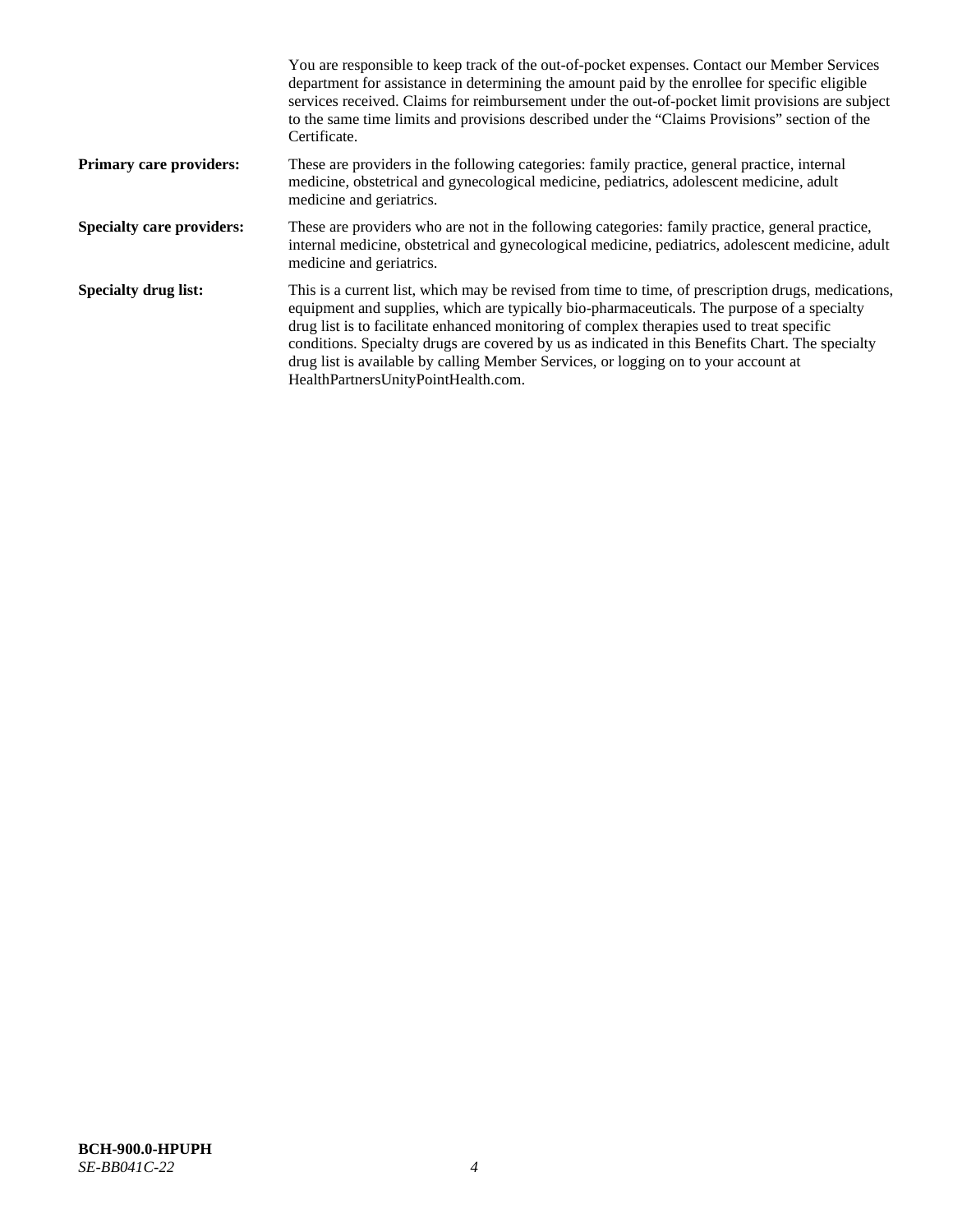# **DEDUCTIBLES, OUT-OF-POCKET LIMITS AND LIFETIME MAXIMUMS**

#### **Individual calendar year deductible**

| <b>Network Benefits</b> | <b>Non-Network Benefits</b> |
|-------------------------|-----------------------------|
| \$7,500                 | \$10,000                    |

### **Family calendar year deductible**

| <b>Network Benefits</b> | <b>Non-Network Benefits</b> |
|-------------------------|-----------------------------|
| \$15,000                | \$20,000                    |

Separate deductibles must be satisfied under the Network Benefits and Non-Network Benefits.

Your plan has an embedded deductible. This means once an insured meets the individual deductible, the plan begins paying benefits for that person. If two or more members of the family meet the family deductible, the plan begins paying benefits for all members of the family, regardless of whether each insured has met the individual deductible. However, an insured may not contribute more than the individual deductible toward the family deductible.

Any amounts paid or reimbursed by a third party, including but not limited to: point of service rebates, manufacturer coupons, manufacturer debit cards or other forms of direct reimbursement to an insured for a product or service, will not apply toward your deductible, to the extent permitted under state and federal law.

### **Individual calendar year out-of-pocket limit**

| <b>Network Benefits</b> | <b>Non-Network Benefits</b> |
|-------------------------|-----------------------------|
| \$8,700                 | \$30,000                    |

### **Family calendar year out-of-pocket limit**

| <b>Network Benefits</b> | <b>Non-Network Benefits</b> |
|-------------------------|-----------------------------|
| \$17,400                | \$60,000                    |

Separate out-of-pocket limits must be satisfied under the Network Benefits and Non-Network Benefits.

Non-Network Benefits above the usual and customary charge will not apply toward the individual or family out-of-pocket limit.

Non-Network Benefits for transplant surgery do not apply to the out-of-pocket limit.

Any amounts paid or reimbursed by a third party, including but not limited to: point of service rebates, manufacturer coupons, manufacturer debit cards or other forms of direct reimbursement to an insured for a product or service, will not apply as an out-ofpocket expense, to the extent permitted under state and federal law.

#### **Lifetime maximum benefit for bariatric surgery**

| <b>Network Benefits</b> | <b>Non-Network Benefits</b> |
|-------------------------|-----------------------------|
| "Jnlimited.             | \$5,000                     |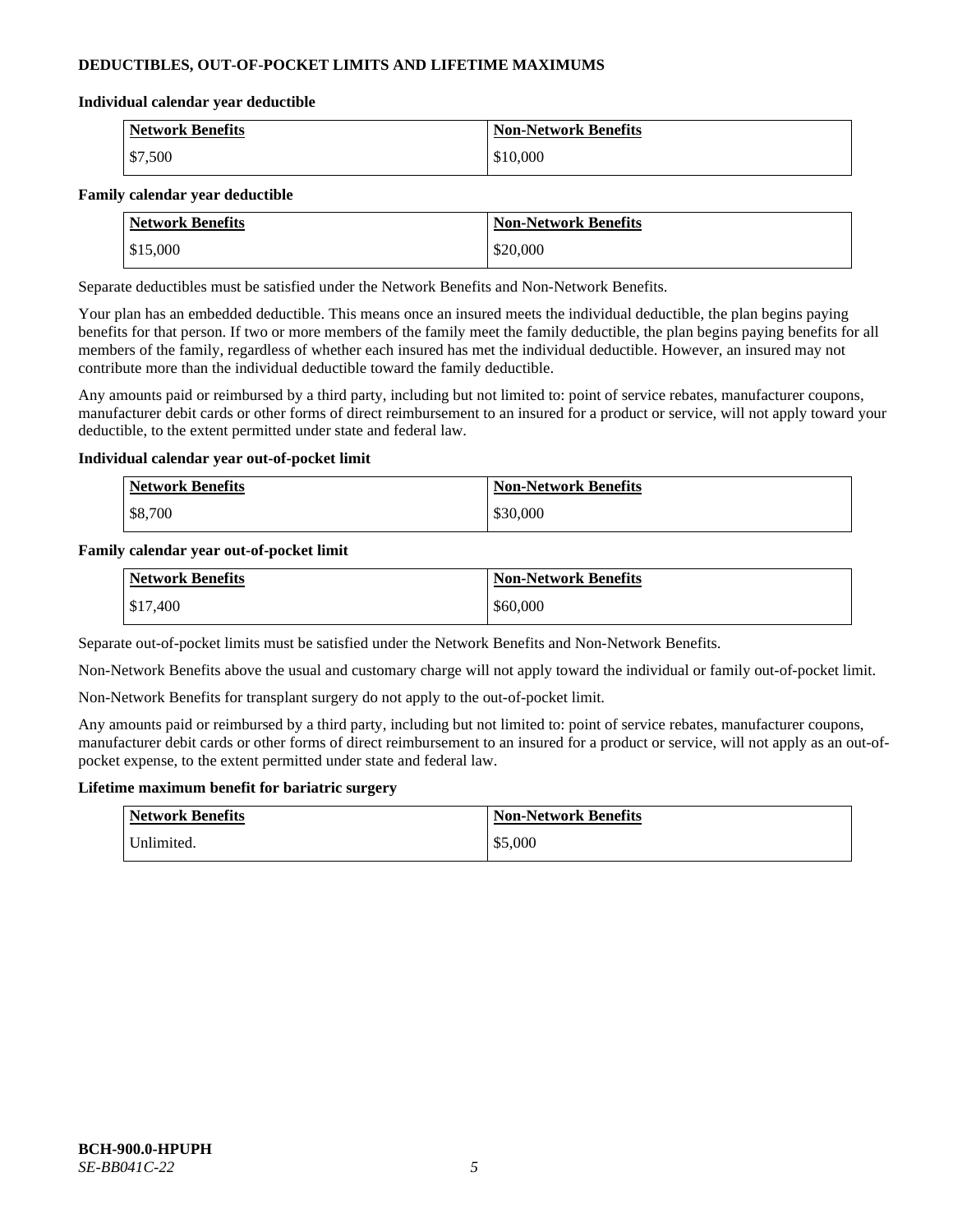# **AMBULANCE AND MEDICAL TRANSPORTATION**

### **Covered Services:**

We cover ambulance and medical transportation for medical emergencies.

We also cover medically necessary, non-emergency ground and air medical transportation if it meets our coverage criteria.

Under the No Surprises Act, non-network air ambulance providers may not bill patients for more than their cost-sharing responsibility for the corresponding Network service.

Covered services and supplies are based on established medical policies, which are subject to periodic review and modification by the medical or dental directors. These medical policies (medical coverage criteria) and applicable prior authorization requirements are available by calling Member Services, or logging on to your account at [HealthPartnersUnityPointHealth.com.](https://www.healthpartnersunitypointhealth.com/)

| <b>Network Benefits</b>      | <b>Non-Network Benefits</b> |
|------------------------------|-----------------------------|
| 70% of the charges incurred. | See Network Benefits.       |

### **Not Covered:**

See "Services Not Covered" in the Group Certificate.

# **BEHAVIORAL HEALTH SERVICES**

### **Covered Services:**

Covered services are based on established medical policies, which are subject to periodic review and modification by the medical directors. These medical policies (medical coverage criteria) are available by calling Member Services, or logging on to your account at [HealthPartnersUnityPointHealth.com.](https://www.healthpartnersunitypointhealth.com/)

### **Mental health services**

We cover services for mental health diagnoses as described in the Diagnostic and Statistical Manual of Mental Disorders – Fifth Edition (DSM-5) (most recent edition).

**Outpatient services including intensive outpatient and day treatment services:** We cover medically necessary outpatient professional mental health services for evaluation, crisis intervention, and treatment of mental health disorders.

A comprehensive diagnostic assessment will be used as the basis for a determination by a mental health professional, concerning the appropriate treatment and the extent of services required.

Outpatient services we cover for a diagnosed mental health condition include the following:

- Individual, group, family, and multi-family therapy;
- Medication management provided by a physician, certified nurse practitioner, or physician's assistant;
- Psychological testing services for the purposes of determining the differential diagnoses and treatment planning for patients currently receiving behavioral health services;
- Day treatment and intensive outpatient services in a licensed program;
- Partial hospitalization services in a licensed hospital or community mental health center;
- Psychotherapy and nursing services provided in the home if authorized by us; and
- Treatment for gender dysphoria.

| <b>Network Benefits</b>                                                                                                               | <b>Non-Network Benefits</b>  |
|---------------------------------------------------------------------------------------------------------------------------------------|------------------------------|
| 100% of the charges incurred, subject to your<br>copayment of \$50 per visit.<br>Deductible does not apply.                           | 50% of the charges incurred. |
| For family therapy, only one copayment will be<br>charged, regardless of the number of insureds primarily<br>involved in the therapy. |                              |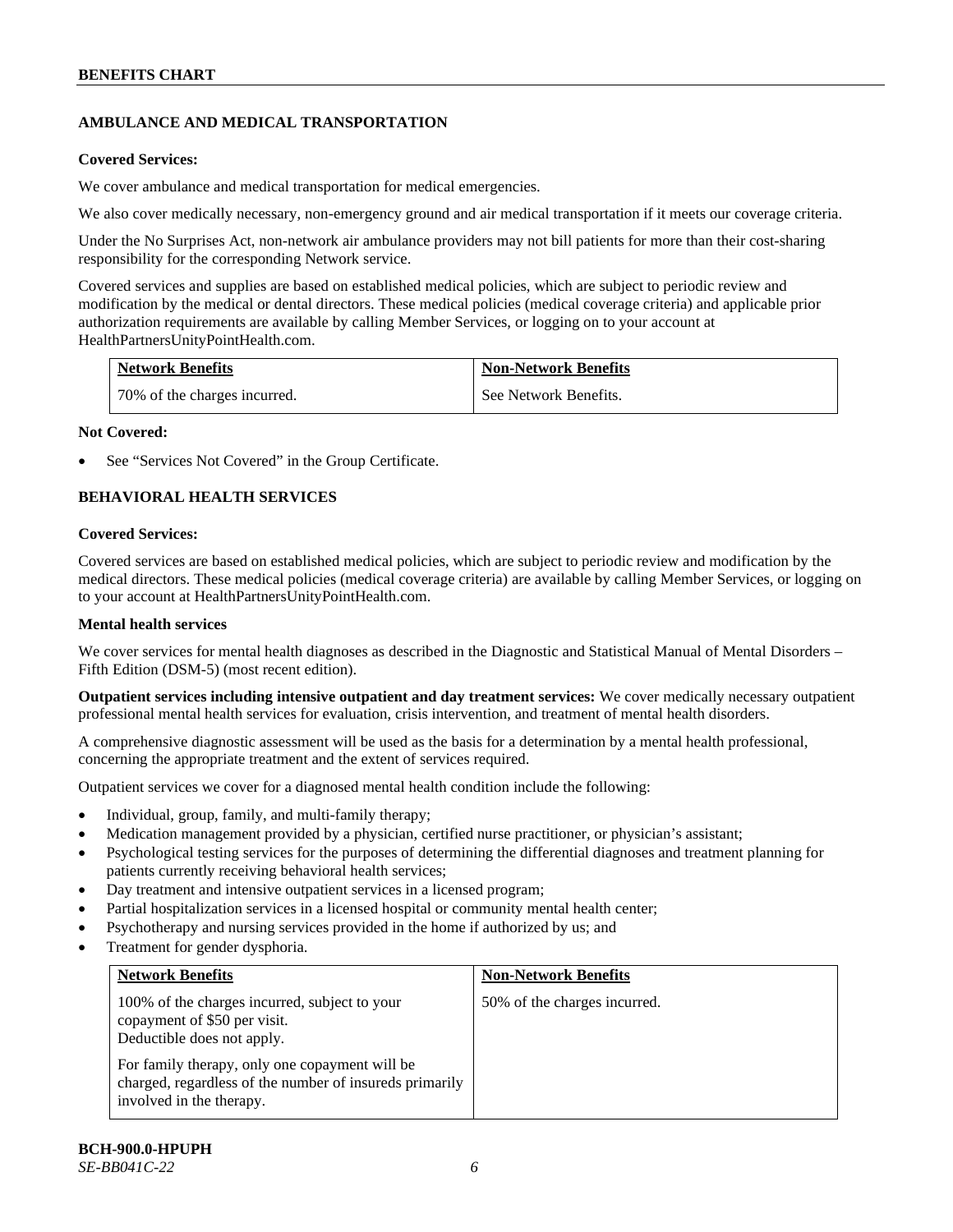### **Group therapy**

| <b>Network Benefits</b>                                                                                     | <b>Non-Network Benefits</b>  |
|-------------------------------------------------------------------------------------------------------------|------------------------------|
| 100% of the charges incurred, subject to your<br>copayment of \$25 per visit.<br>Deductible does not apply. | 50% of the charges incurred. |

### **Inpatient services, including mental health residential treatment services:** We cover the following:

- Medically necessary inpatient services in a hospital and professional services for treatment of mental health disorders. Medical stabilization is covered under inpatient hospital services in the "Hospital and Skilled Nursing Facility Services" section; and
- Medically necessary mental health residential treatment services. This care must be authorized by us and provided by a hospital or residential behavioral health treatment facility licensed by the local state or Department of Health and Human Services. Services not covered under this benefit include halfway houses, group homes, extended care facilities, shelter services, correctional services, detention services, transitional services, group residential services, foster care services and wilderness programs.

| <b>Network Benefits</b>      | <b>Non-Network Benefits</b>  |
|------------------------------|------------------------------|
| 70% of the charges incurred. | 50% of the charges incurred. |

### **Substance use disorder (SUD) services**

We cover medically necessary services for assessments by a licensed alcohol and drug counselor and treatment of substance use disorders as defined in the latest edition of the DSM-5.

**Outpatient services, including intensive outpatient and day treatment services:** We cover medically necessary outpatient professional services for the diagnosis and treatment of substance use disorder. Substance use disorder treatment services must be provided by a program licensed by the local Department of Health and Human Services.

Outpatient services we cover for a diagnosed substance use disorder include the following:

- Individual, group, family, and multi-family therapy provided in an office setting;
- Opiate replacement therapy including methadone and buprenorphine treatment; and
- Day treatment and intensive outpatient services in a licensed program.

| <b>Network Benefits</b>                                                                                                                                                                                                                              | <b>Non-Network Benefits</b>  |
|------------------------------------------------------------------------------------------------------------------------------------------------------------------------------------------------------------------------------------------------------|------------------------------|
| 100% of the charges incurred, subject to your<br>copayment of \$50 per visit.<br>Deductible does not apply.<br>For family therapy, only one copayment will be<br>charged, regardless of the number of insureds primarily<br>involved in the therapy. | 50% of the charges incurred. |

**Inpatient services:** We cover the following:

- Medically necessary inpatient services in a hospital or primary residential treatment in a licensed substance use disorder treatment center. Primary residential treatment is an intensive residential treatment program of limited duration, typically 30 days or less.
- Services provided in a hospital that is licensed by the local state and accredited by Medicare; and
- Detoxification services in a hospital or community detoxification facility if it is licensed by the local Department of Health and Human Services.

| <b>Network Benefits</b>      | <b>Non-Network Benefits</b>  |
|------------------------------|------------------------------|
| 70% of the charges incurred. | 50% of the charges incurred. |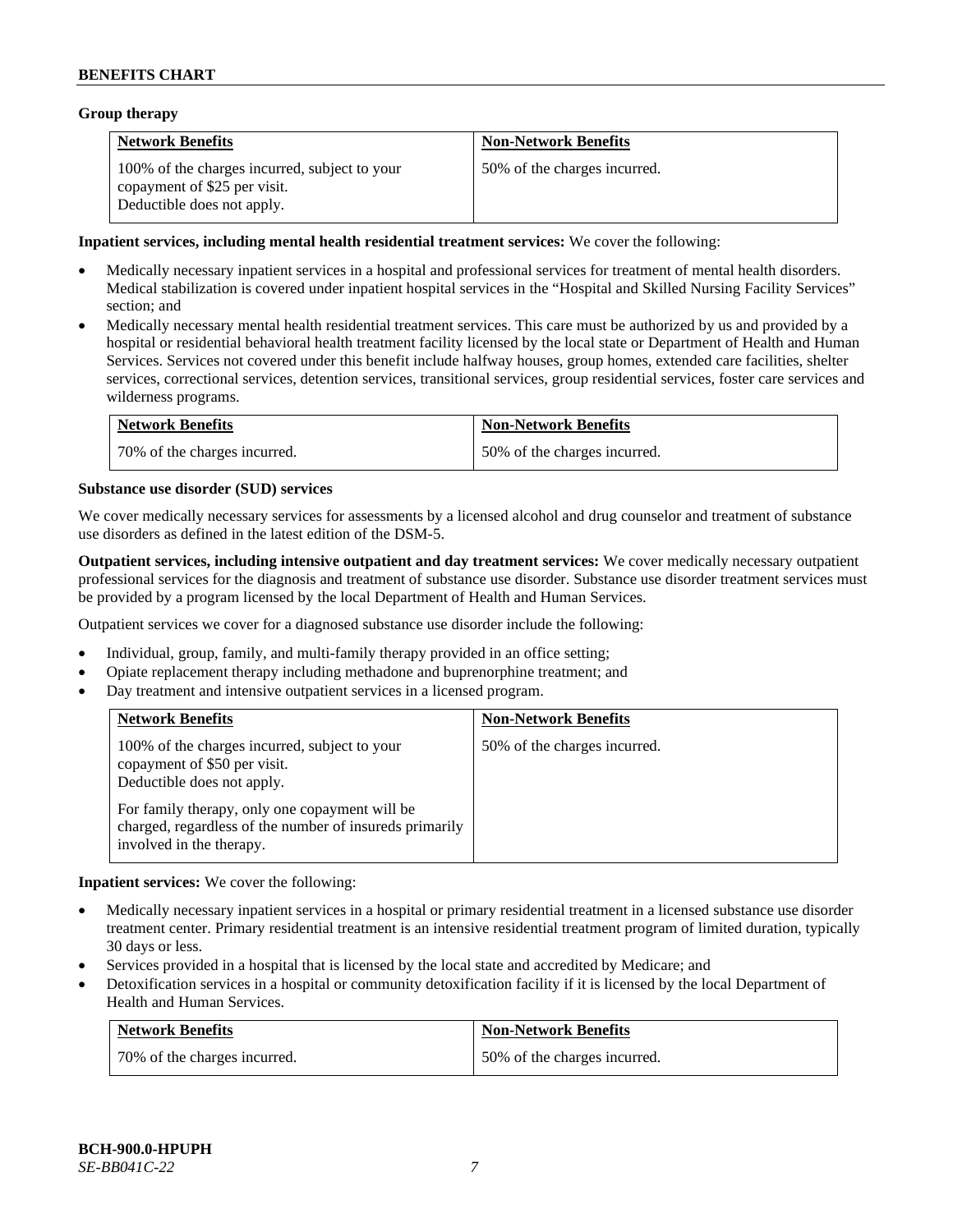# **Not Covered:**

See "Services Not Covered" in the Group Certificate.

# **CHIROPRACTIC SERVICES**

# **Covered Services:**

We cover chiropractic services for rehabilitative care. Chiropractic services are adjustments to any abnormal articulations of the human body, especially those of the spinal column, for the purpose of giving freedom of action to impinged nerves that may cause pain or deranged function.

Massage therapy which is performed in conjunction with other treatment/modalities by a chiropractor, is part of a prescribed treatment plan and is not billed separately is covered.

| <b>Network Benefits</b>                                                                                     | <b>Non-Network Benefits</b>  |
|-------------------------------------------------------------------------------------------------------------|------------------------------|
| 100% of the charges incurred, subject to your<br>copayment of \$50 per visit.<br>Deductible does not apply. | 50% of the charges incurred. |

# **Not Covered:**

- Massage therapy for the purpose of comfort or convenience of the insured.
- See "Services Not Covered" in the Group Certificate.

# **CLINICAL TRIALS**

# **Covered Services:**

We cover certain routine services if you participate in a Phase I, Phase II, Phase III or Phase IV clinical trial that is conducted in relation to the prevention, detection, or treatment of cancer or other life-threatening disease or condition as defined in the Affordable Care Act. We cover routine patient costs for services that would be eligible under this Benefits Chart if the service were provided outside of a clinical trial.

| <b>Network Benefits</b>                              | <b>Non-Network Benefits</b>                          |
|------------------------------------------------------|------------------------------------------------------|
| Coverage level is same as corresponding Network      | Coverage level is same as corresponding Non-Network  |
| Benefits, depending on type of service provided such | Benefits, depending on type of service provided such |
| as Office Visits for Illness or Injury, Inpatient or | as Office Visits for Illness or Injury, Inpatient or |
| <b>Outpatient Hospital Services.</b>                 | <b>Outpatient Hospital Services.</b>                 |

# **Not Covered:**

- The investigative item, device or service itself.
- Items or services that are provided solely to satisfy data collection and analysis needs and that are not used in the direct clinical management of the patient.
- A service that is clearly inconsistent with widely accepted and established standards of care for a particular diagnosis.
- See "Services Not Covered" in the Group Certificate.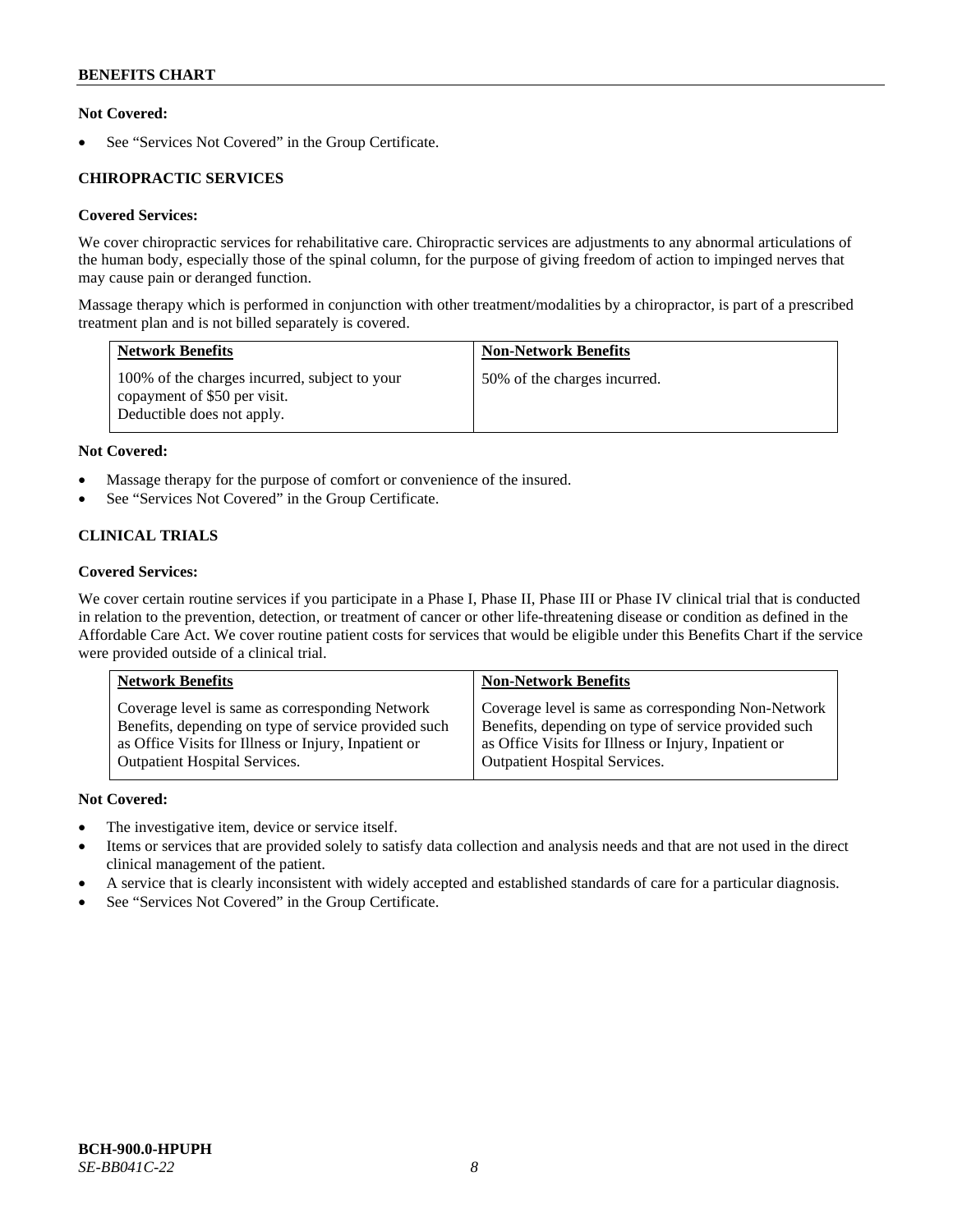# **DENTAL SERVICES**

### **Covered Services:**

We cover services as described below.

**Accidental dental services:** We cover dentally necessary services to treat and restore damage done to sound, natural, unrestored teeth as a result of an accidental injury. Coverage is for damage caused by external trauma to face and mouth only, not for cracked or broken teeth which result from biting or chewing. We cover restorations, root canals, crowns and replacement of teeth lost that are directly related to the accident in which the insured was involved. We cover initial exams, xrays, and palliative treatment including extractions, and other oral surgical procedures directly related to the accident. Subsequent treatment must be initiated within the specified timeframe and must be directly related to the accident. We do not cover restoration and replacement of teeth that are not "sound and natural" at the time of the accident.

Full mouth rehabilitation to correct occlusion (bite) and malocclusion (misaligned teeth not due to the accident) are not covered.

When an implant-supported dental prosthetic treatment is pursued, the accidental dental benefit will be applied to the prosthetic procedure. Benefits are limited to the amount that would be paid toward the placement of a removable dental prosthetic appliance that could be used in the absence of implant treatment. Care must be provided or pre-authorized by a network dentist.

| <b>Network Benefits</b>      | <b>Non-Network Benefits</b>  |
|------------------------------|------------------------------|
| 70% of the charges incurred. | 50% of the charges incurred. |

For all accidental dental services, treatment and/or restoration must be initiated within six months of the date of the injury. Coverage is limited to the initial course of treatment and/or initial restoration. Services must be provided within 24 months of the date of injury to be covered.

### **Medical referral dental services**

**Medically necessary outpatient dental services:** We cover medically necessary outpatient dental services. Coverage is limited to dental services required for treatment of an underlying medical condition, e.g., removal of teeth to complete radiation treatment for cancer of the jaw, cysts and lesions.

| <b>Network Benefits</b>                                                                                      | <b>Non-Network Benefits</b>  |
|--------------------------------------------------------------------------------------------------------------|------------------------------|
| 100% of the charges incurred, subject to your<br>copayment of \$100 per visit.<br>Deductible does not apply. | 50% of the charges incurred. |

**Medically necessary hospitalization and anesthesia for dental care:** We cover medically necessary hospitalization and anesthesia for dental care. This is limited to charges incurred by an insured who: (1) is a child under age five; (2) is severely disabled; (3) has a medical condition, and requires hospitalization or general anesthesia for dental care treatment; or (4) is a child between age five and 12 and care in dental offices has been attempted unsuccessfully and usual methods of behavior modification have not been successful, or when extensive amounts of restorative care, exceeding four appointments, are required. The requirement of a hospital setting must be due to an insured's underlying medical condition. Coverage is limited to facility and anesthesia charges. Anesthesia is covered in a hospital or a dental office. Oral surgeon/dentist professional fees are not covered. The following are examples, though not all-inclusive, of medical conditions which may require hospitalization for dental services: severe asthma, severe airway obstruction or hemophilia. Hospitalization required due to the behavior of the insured or due to the extent of the dental procedure is not covered.

| <b>Network Benefits</b>      | <b>Non-Network Benefits</b>  |
|------------------------------|------------------------------|
| 70% of the charges incurred. | 50% of the charges incurred. |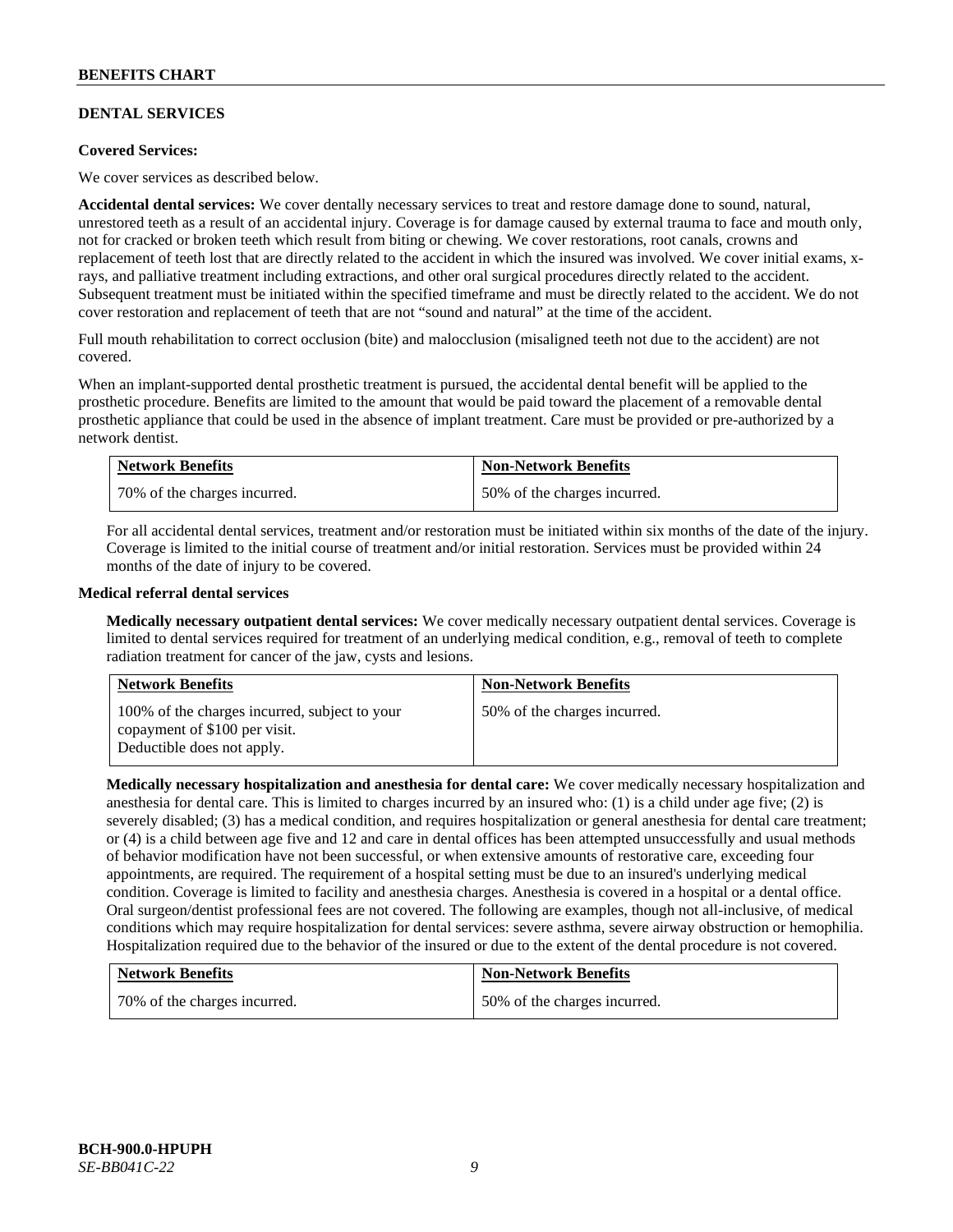**Medical complications of dental care:** We cover medical complications of dental care. Treatment must be medically necessary care and related to medical complications of non-covered dental care, including complications of the head, neck, or substructures.

| <b>Network Benefits</b>                                                                                      | <b>Non-Network Benefits</b>  |
|--------------------------------------------------------------------------------------------------------------|------------------------------|
| 100% of the charges incurred, subject to your<br>copayment of \$100 per visit.<br>Deductible does not apply. | 50% of the charges incurred. |

**Oral surgery:** We cover oral surgery. Coverage is limited to treatment of medical conditions requiring oral surgery, such as treatment of oral neoplasm, non-dental cysts, fracture of the jaws, trauma of the mouth and jaws, and any other oral surgery procedures provided as medically necessary dental services.

| <b>Network Benefits</b>                                                                                      | <b>Non-Network Benefits</b>  |
|--------------------------------------------------------------------------------------------------------------|------------------------------|
| 100% of the charges incurred, subject to your<br>copayment of \$100 per visit.<br>Deductible does not apply. | 50% of the charges incurred. |

**Treatment of cleft lip and cleft palate of a dependent child:** We cover treatment of cleft lip and cleft palate of a dependent child to age 26, including orthodontic treatment and oral surgery directly related to the cleft. Benefits are limited to inpatient or outpatient expenses arising from medical and dental treatment that was scheduled or initiated prior to the dependent turning age 19. Dental services which are not required for the treatment of cleft lip or cleft palate are not covered. If a dependent child covered under the Certificate is also covered under a dental plan which includes orthodontic services, that dental plan shall be considered primary for the necessary orthodontic services. Oral appliances are subject to the same copayment, conditions and limitations as durable medical equipment.

| <b>Network Benefits</b>                                                                                      | <b>Non-Network Benefits</b>  |
|--------------------------------------------------------------------------------------------------------------|------------------------------|
| 100% of the charges incurred, subject to your<br>copayment of \$100 per visit.<br>Deductible does not apply. | 50% of the charges incurred. |

**Treatment of temporomandibular disorder (TMD) and craniomandibular disorder (CMD):** We cover surgical and nonsurgical treatment of temporomandibular disorder (TMD) and craniomandibular disorder (CMD), which is medically necessary care. Dental services which are not required to directly treat TMD or CMD are not covered.

| <b>Network Benefits</b>                                                                                      | <b>Non-Network Benefits</b>  |
|--------------------------------------------------------------------------------------------------------------|------------------------------|
| 100% of the charges incurred, subject to your<br>copayment of \$100 per visit.<br>Deductible does not apply. | 50% of the charges incurred. |

# **Not Covered:**

- Dental treatment, procedures or services not listed in this Benefits Chart.
- Accident related dental services if treatment is (1) provided to teeth which are not sound and natural, (2) to teeth which have been restored, (3) initiated beyond six months from the date of the injury, (4) received beyond the initial treatment or restoration or (5) received beyond 24 months from the date of injury.
- Oral surgery to remove wisdom teeth, except as stated in the pediatric dental amendment.
- Orthognathic treatment or procedures and all related services.
- See "Services Not Covered" in the Group Certificate.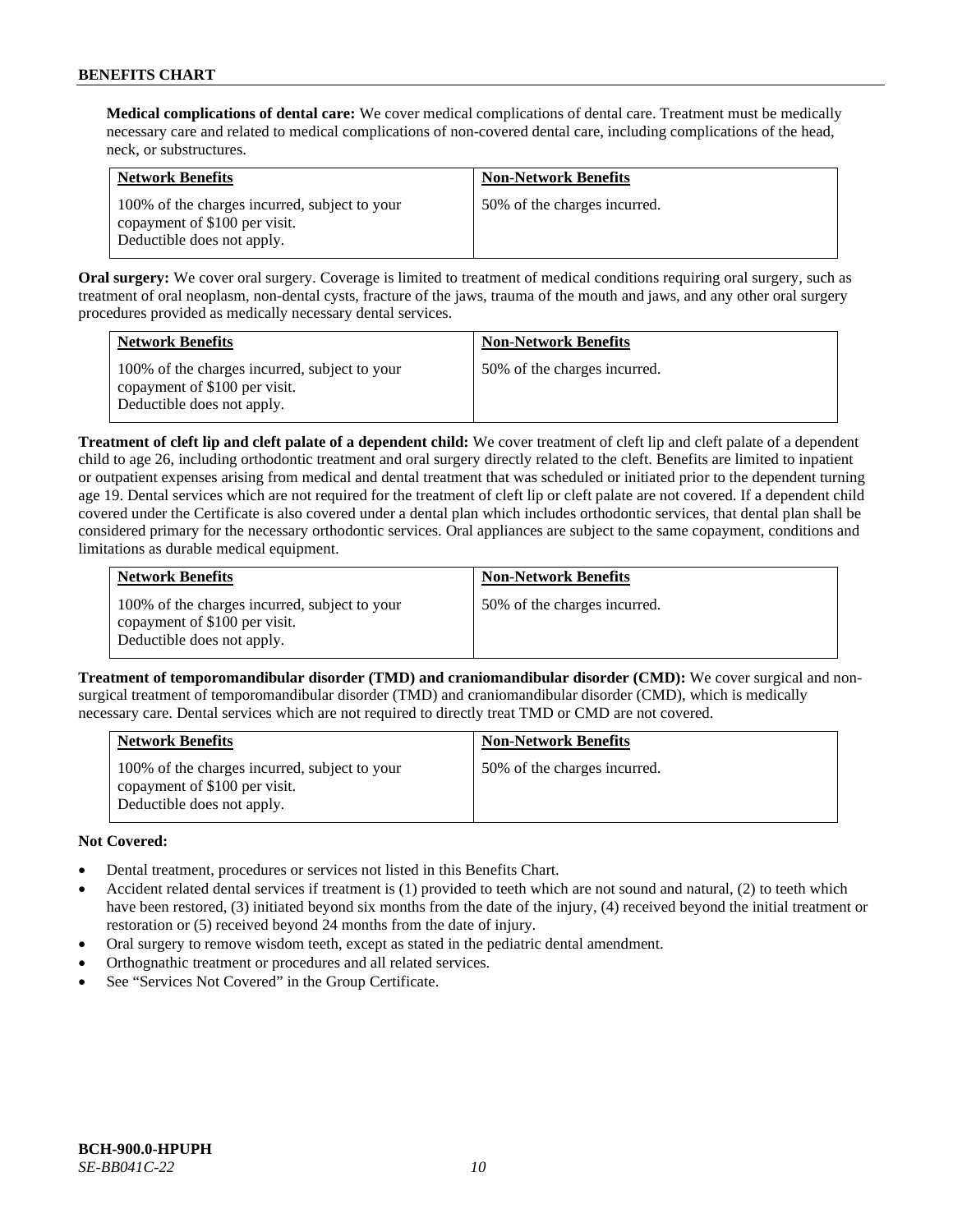# **DIABETES AND HYPERTENSION DISEASE MANAGEMENT PROGRAM**

# **Covered Services:**

If you meet criteria for coverage, you may qualify for the diabetes and/or hypertension disease management program.

The program covers group health coaching which focuses on weight loss, exercise, behavior modification and health education through Omada Health.

| Network Benefits                                            | Non-Network Benefits |
|-------------------------------------------------------------|----------------------|
| 100% of the charges incurred.<br>Deductible does not apply. | Not applicable.      |

### **Not Covered:**

See "Services Not Covered" in the Group Certificate.

# **DIABETIC EQUIPMENT AND SUPPLIES**

# **Covered Services:**

We cover physician prescribed medically appropriate and necessary drugs and supplies used in the management and treatment of diabetes for insureds with gestational, Type I or Type II diabetes including durable diabetic equipment and disposable supplies, as described below.

Certain items are only covered if your condition meets our coverage criteria and obtained through an authorized vendor. For more information on what we cover and any prior authorization requirements, call Member Services or log on to your account at [HealthPartnersUnityPointHealth.com.](https://www.healthpartnersunitypointhealth.com/)

Insulin and medications for diabetes are covered as outpatient drugs under the "Prescription Drug Services" section.

**Pumps and pump supplies.** These include diabetic insulin pumps, diabetic infusion pumps and infusion pump supplies such as infusion sets, tubing, connectors and syringe reservoirs.

| <b>Network Benefits</b>                                                                                              | <b>Non-Network Benefits</b>  |
|----------------------------------------------------------------------------------------------------------------------|------------------------------|
| Pumps received at a pharmacy:<br>70% of the charges incurred.<br>Deductible does not apply.                          | 50% of the charges incurred. |
| Pumps received from a non-pharmacy provider:<br>70% of the charges incurred if purchased from an<br>approved vendor. |                              |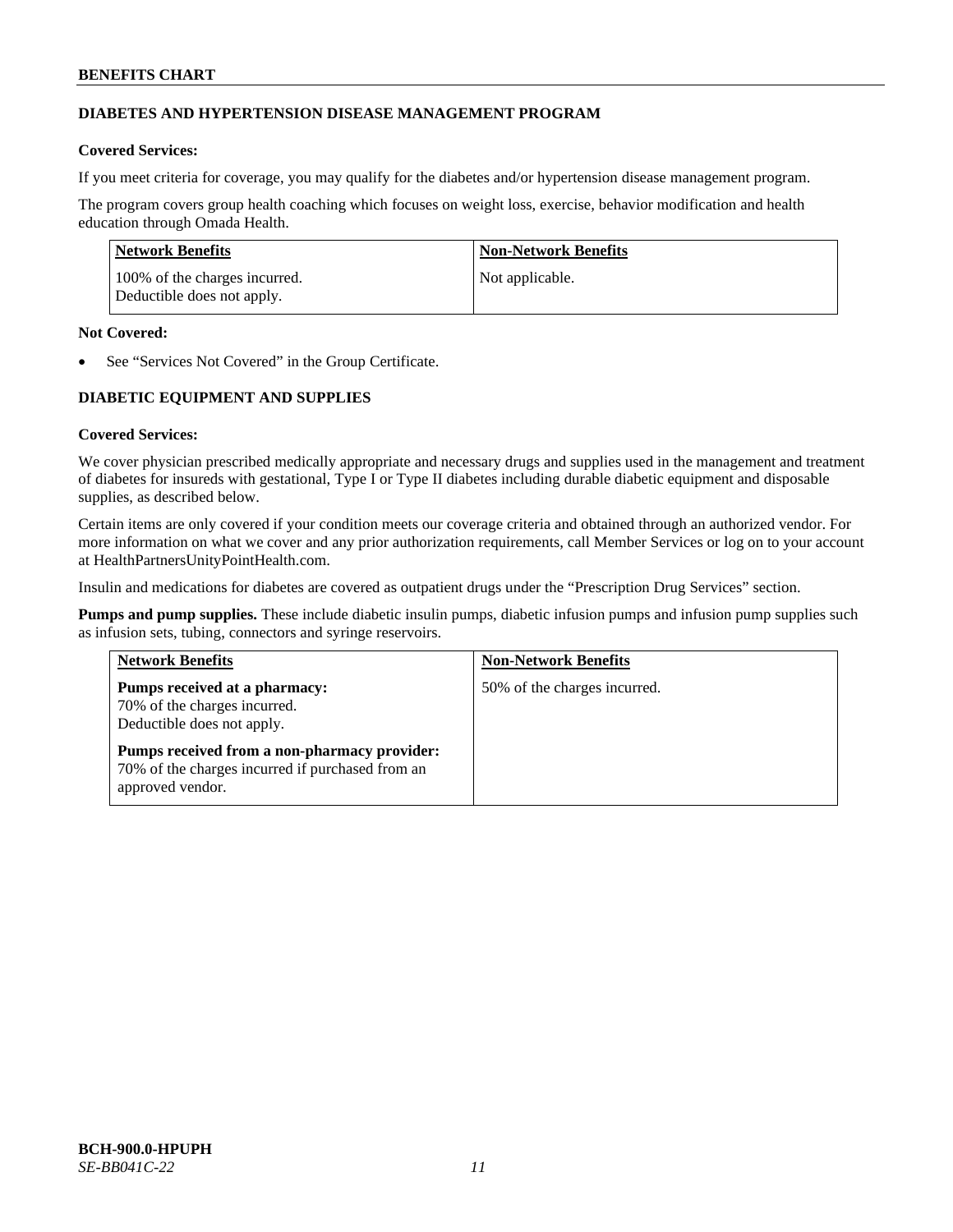### **All other diabetic durable equipment and supplies**

**Durable diabetic equipment and supplies**. These include continuous glucose monitoring system (CGMS), transmitter, sensors and receivers, diabetic blood glucose monitors and control/calibrating solutions (for checking accuracy or testing equipment and test strips).

**Disposable diabetic supplies.** These are one-time use supplies, including syringes, lancets, lancet devices, blood and urine ketone test strips, and needles.

Certain diabetic supplies and equipment must be purchased at a pharmacy.

| <b>Network Benefits</b>                                                                                              | <b>Non-Network Benefits</b>  |
|----------------------------------------------------------------------------------------------------------------------|------------------------------|
| If received through a pharmacy:<br>70% of the charges incurred.<br>Deductible does not apply.                        | 50% of the charges incurred. |
| If received through a non-pharmacy provider:<br>70% of the charges incurred if purchased from an<br>approved vendor. |                              |

### **Limitations:**

- No more than a 93-day supply of diabetic supplies is covered and dispensed at a time.
- We require that certain diabetic supplies and equipment be purchased at a pharmacy.
- Diabetic supplies and equipment are limited to certain models and brands.
- Durable medical equipment and supplies must be obtained from or repaired by approved vendors.
- Covered services and supplies are based on established medical policies which are subject to periodic review and modification by the medical directors. Our coverage policy for diabetic supplies includes information on our required models and brands. These medical policies (medical coverage criteria) are available by calling Member Services, or logging on to your account a[t HealthPartnersUnityPointHealth.com.](https://www.healthpartnersunitypointhealth.com/)

# **Not Covered:**

- Replacement or repair of any covered items, if the items are (i) damaged or destroyed by misuse, abuse or carelessness, (ii) lost; or (iii) stolen.
- Duplicate or similar items.
- Labor and related charges for repair of any covered items which are more than the cost of replacement by an approved vendor.
- Batteries for monitors and equipment.
- Sales tax, mailing, delivery charges, service call charges.
- See "Services Not Covered" in the Group Certificate.

# **DIAGNOSTIC IMAGING SERVICES**

#### **Covered Services:**

We cover diagnostic imaging, when ordered by a provider and provided in a clinic or outpatient hospital facility.

To see the benefit level for inpatient hospital or skilled nursing facility services, see benefits under "Inpatient Hospital and Skilled Nursing Facility Services."

### **Outpatient magnetic resonance imaging (MRI) and computed tomography (CT)**

| <b>Network Benefits</b>      | <b>Non-Network Benefits</b>  |
|------------------------------|------------------------------|
| 70% of the charges incurred. | 50% of the charges incurred. |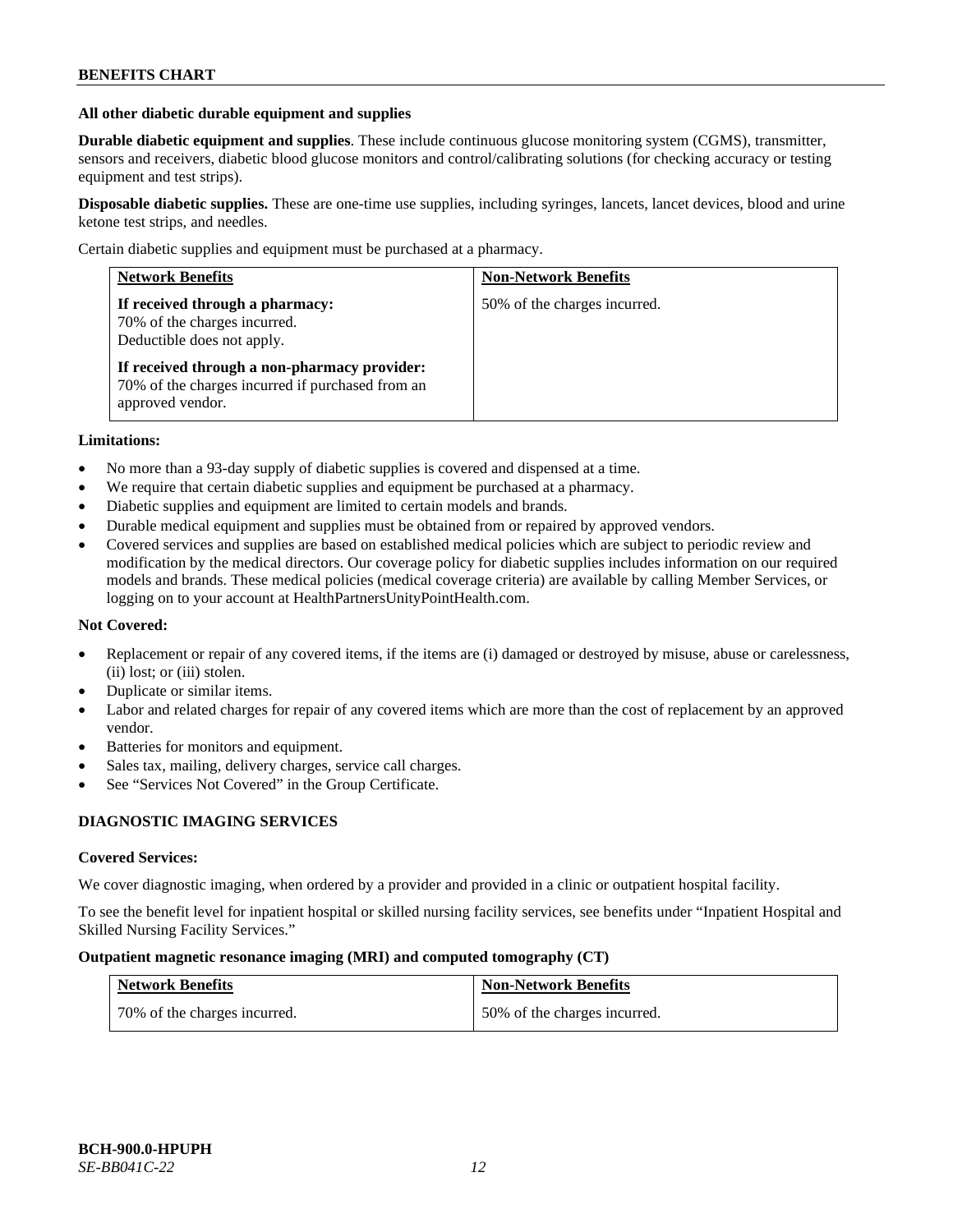### **All other outpatient diagnostic imaging services**

### **Services for illness or injury**

| <b>Network Benefits</b>                                    | <b>Non-Network Benefits</b>  |
|------------------------------------------------------------|------------------------------|
| 70% of the charges incurred.<br>Deductible does not apply. | 50% of the charges incurred. |

### **Preventive services (MRI/CT procedures are not considered preventive)**

Diagnostic imaging services associated with preventive services are covered at the benefit level shown in the "Preventive Services" section of this Benefits Chart.

# **Not Covered:**

See "Services Not Covered" in the Group Certificate.

# **DURABLE MEDICAL EQUIPMENT, PROSTHETICS, ORTHOTICS AND SUPPLIES**

#### **Covered Services:**

We cover equipment and services, as described below.

We cover durable medical equipment and services, prosthetics, orthotics, and supplies, subject to the limitations below, including certain disposable supplies and enteral feedings.

We cover special dietary treatment for phenylketonuria (PKU) and oral amino acid based elemental formula if it meets our medical coverage criteria.

Diabetic equipment and supplies are covered under the "Diabetic Equipment and Supplies" section of this Benefits Chart.

### **Special dietary treatment for Phenylketonuria (PKU) if it meets our medical coverage criteria**

| <b>Network Benefits</b>                                    | <b>Non-Network Benefits</b>  |
|------------------------------------------------------------|------------------------------|
| 70% of the charges incurred.<br>Deductible does not apply. | 50% of the charges incurred. |

### **Oral amino acid based elemental formula if it meets our medical coverage criteria**

| <b>Network Benefits</b>        | <b>Non-Network Benefits</b>  |
|--------------------------------|------------------------------|
| 1 70% of the charges incurred. | 50% of the charges incurred. |

### **Prosthetic limb devices to replace in whole or in part, an arm or leg**

| <b>Network Benefits</b>                                    | <b>Non-Network Benefits</b>  |
|------------------------------------------------------------|------------------------------|
| 80% of the charges incurred.<br>Deductible does not apply. | 50% of the charges incurred. |

#### **All other durable medical equipment, prosthetics, orthotics and supplies**

| <b>Network Benefits</b>      | <b>Non-Network Benefits</b>  |
|------------------------------|------------------------------|
| 70% of the charges incurred. | 50% of the charges incurred. |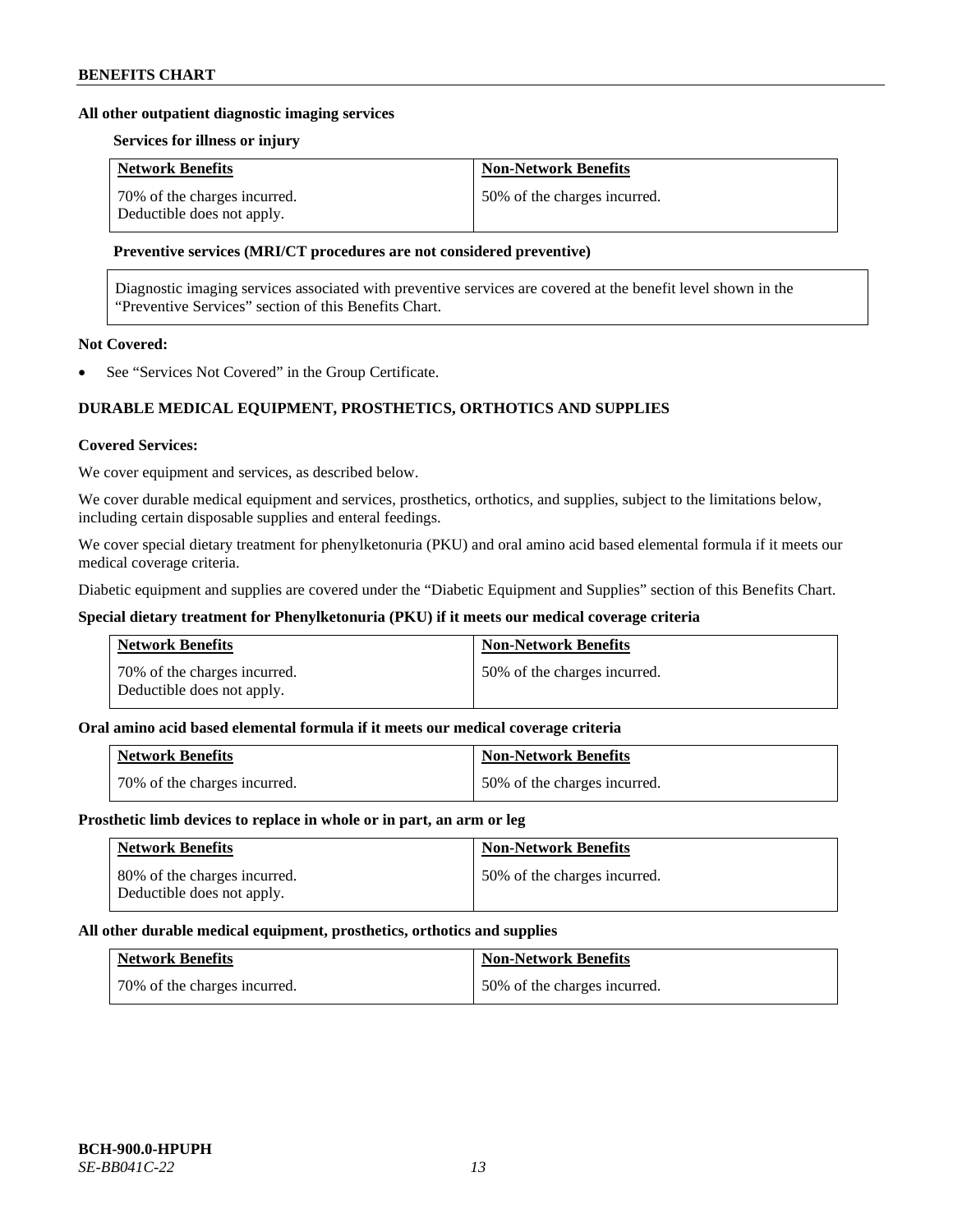# **Limitations:**

Coverage of durable medical equipment is limited by the following:

- Payment will not exceed the cost of an alternate piece of equipment or service that is effective and medically necessary.
- For prosthetic benefits, other than oral appliances for cleft lip and cleft palate, payment will not exceed the cost of an alternate piece of equipment or service that is effective, medically necessary and enables insureds to conduct standard activities of daily living.
- We reserve the right to determine if an item will be approved for rental vs. purchase.
- Durable medical equipment and supplies must be obtained from or repaired by approved vendors.
- Covered services and supplies are based on established medical policies which are subject to periodic review and modification by the medical or dental directors. Our coverage policy for diabetic supplies includes information on our required models and brands. These medical policies (medical coverage criteria) are available by calling Member Services, or logging on to your account at [HealthPartnersUnityPointHealth.com.](https://www.healthpartnersunitypointhealth.com/)

# **Not Covered:**

Items which are not eligible for coverage include, but are not limited to:

- Replacement or repair of any covered items, if the items are (i) damaged or destroyed by misuse, abuse or carelessness, (ii) lost; or (iii) stolen.
- Duplicate or similar items.
- Labor and related charges for repair of any covered items which are more than the cost of replacement by an approved vendor.
- Sales tax, mailing, delivery charges, service call charges.
- Items which are primarily educational in nature or for hygiene, vocation, comfort, convenience or recreation.
- Communication aids or devices: equipment to create, replace or augment communication abilities including, but not limited to, speech processors, receivers, communication boards, or computer or electronic assisted communication.
- Hearing aids (implantable and external, including osseointegrated or bone anchored) and their fitting. This exclusion does not apply to cochlear implants.
- Eyeglasses, contact lenses and their fitting, measurement and adjustment, except as specifically described in this Benefits Chart.
- Hair prostheses (wigs).
- Household equipment which primarily has customary uses other than medical, such as, but not limited to, exercise cycles, air purifiers, central or unit air conditioners, water purifiers, non-allergenic pillows, mattresses or waterbeds.
- Household fixtures including, but not limited to, escalators or elevators, ramps, swimming pools and saunas.
- Modifications to the structure of the home including, but not limited to, wiring, plumbing or charges for installation of equipment.
- Vehicle, car or van modifications including, but not limited to, hand brakes, hydraulic lifts and car carrier.
- Rental equipment while owned equipment is being repaired by non-contracted vendors, beyond one month rental of medically necessary equipment.
- Other equipment and supplies, including but not limited to assistive devices, that we determine are not eligible for coverage.
- See "Services Not Covered" in the Group Certificate.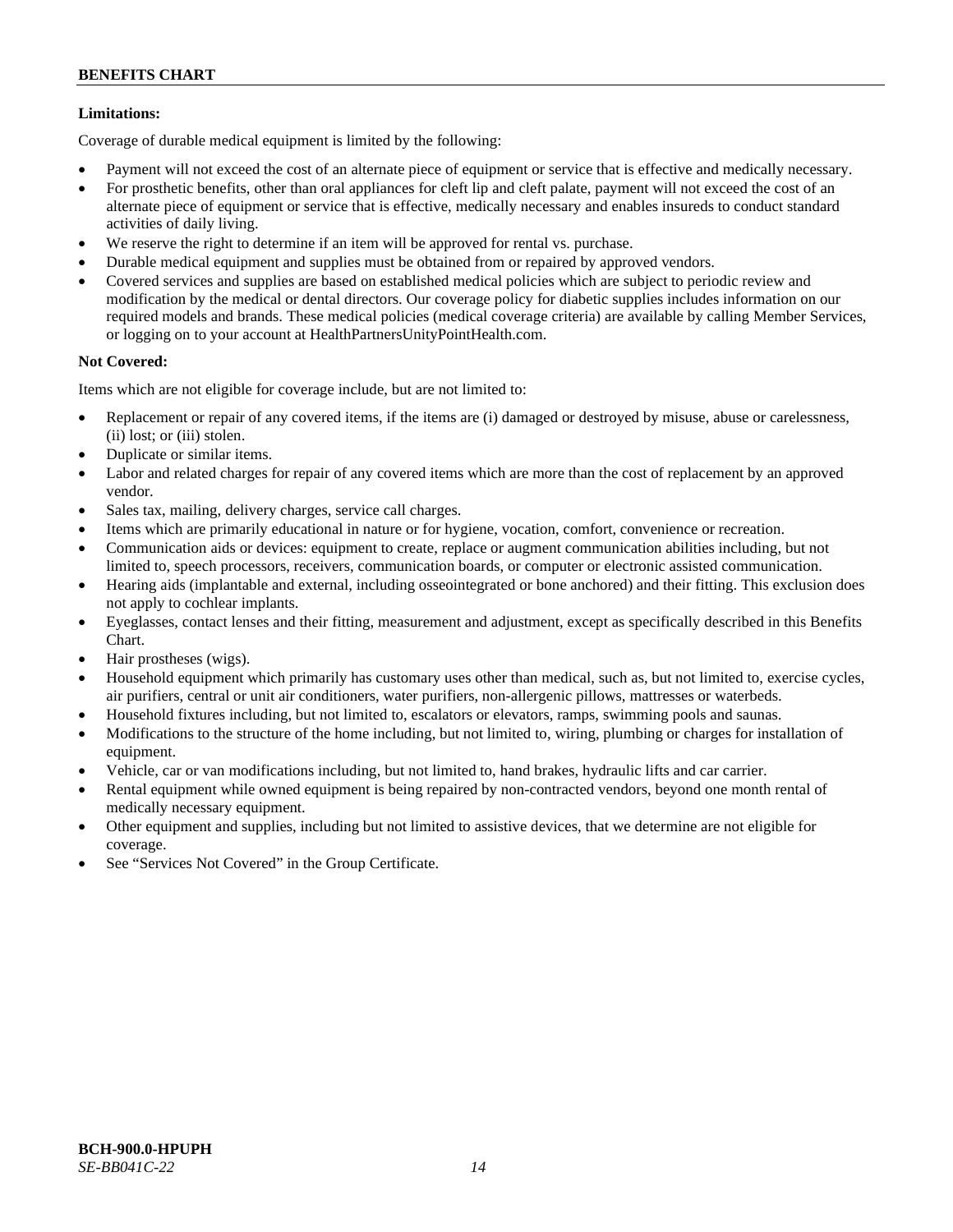# **EMERGENCY AND URGENTLY NEEDED CARE SERVICES**

# **Covered Services:**

We cover services for emergency care and urgently needed care if the services are otherwise eligible for coverage under this Benefits Chart.

**Urgently needed care.** These are services to treat an unforeseen illness or injury, which are required in order to prevent a serious deterioration in your health, and which cannot be delayed until the next available clinic or office hours.

### **Urgently needed care at clinics**

| <b>Network Benefits</b>                                                                                      | <b>Non-Network Benefits</b> |
|--------------------------------------------------------------------------------------------------------------|-----------------------------|
| 100% of the charges incurred, subject to your<br>copayment of \$100 per visit.<br>Deductible does not apply. | See Network Benefits.       |

**Emergency care.** These are services to treat: (1) the sudden, unexpected onset of illness or injury which, if left untreated or unattended until the next available clinic or office hours, would result in hospitalization, or (2) a condition requiring professional health services immediately necessary to preserve life or stabilize health, or with respect to a pregnant woman having contractions, that there is inadequate time to safely transfer the woman to another hospital for delivery or that a transfer may pose a threat to the health or safety of the woman or unborn child. Emergency care includes emergency services as defined in Division BB, Title I, Section 102 of the Consolidated Appropriations Act of 2021. Emergency care also includes an immediate response service available on a 24-hour, seven-day-a-week basis for each child, or person, having a psychiatric crisis, a mental health crisis, or a mental health emergency.

When reviewing claims for coverage of emergency services, our medical director will take into consideration a reasonable layperson's belief that the circumstances required immediate medical care that could not wait until the next working day or next available clinic appointment.

Under the No Surprises Act, Non-Network emergency care providers may not bill patients for more than their cost-sharing responsibility for the corresponding Network service

#### **Emergency care in a hospital emergency room, including professional services of a physician**

| <b>Network Benefits</b>      | <b>Non-Network Benefits</b> |
|------------------------------|-----------------------------|
| 70% of the charges incurred. | See Network Benefits.       |

**Inpatient emergency care in a hospital, including post-stabilization services as required under the federal No Surprises Act and its implementing regulations**

| <b>Network Benefits</b>      | <b>Non-Network Benefits</b> |
|------------------------------|-----------------------------|
| 70% of the charges incurred. | See Network Benefits.       |

### **Not Covered:**

See "Services Not Covered" in the Group Certificate.

# **GENE THERAPY**

# **Covered Services:**

We cover gene therapy treatment that meets our current medical coverage criteria.

| <b>Network Benefits</b>                                                                                                                                                                                  | <b>Non-Network Benefits</b> |
|----------------------------------------------------------------------------------------------------------------------------------------------------------------------------------------------------------|-----------------------------|
| Coverage level is same as corresponding Network<br>Benefits, depending on type of service provided, such<br>as Office Visits for Illness or Injury, Inpatient or<br><b>Outpatient Hospital Services.</b> | No coverage.                |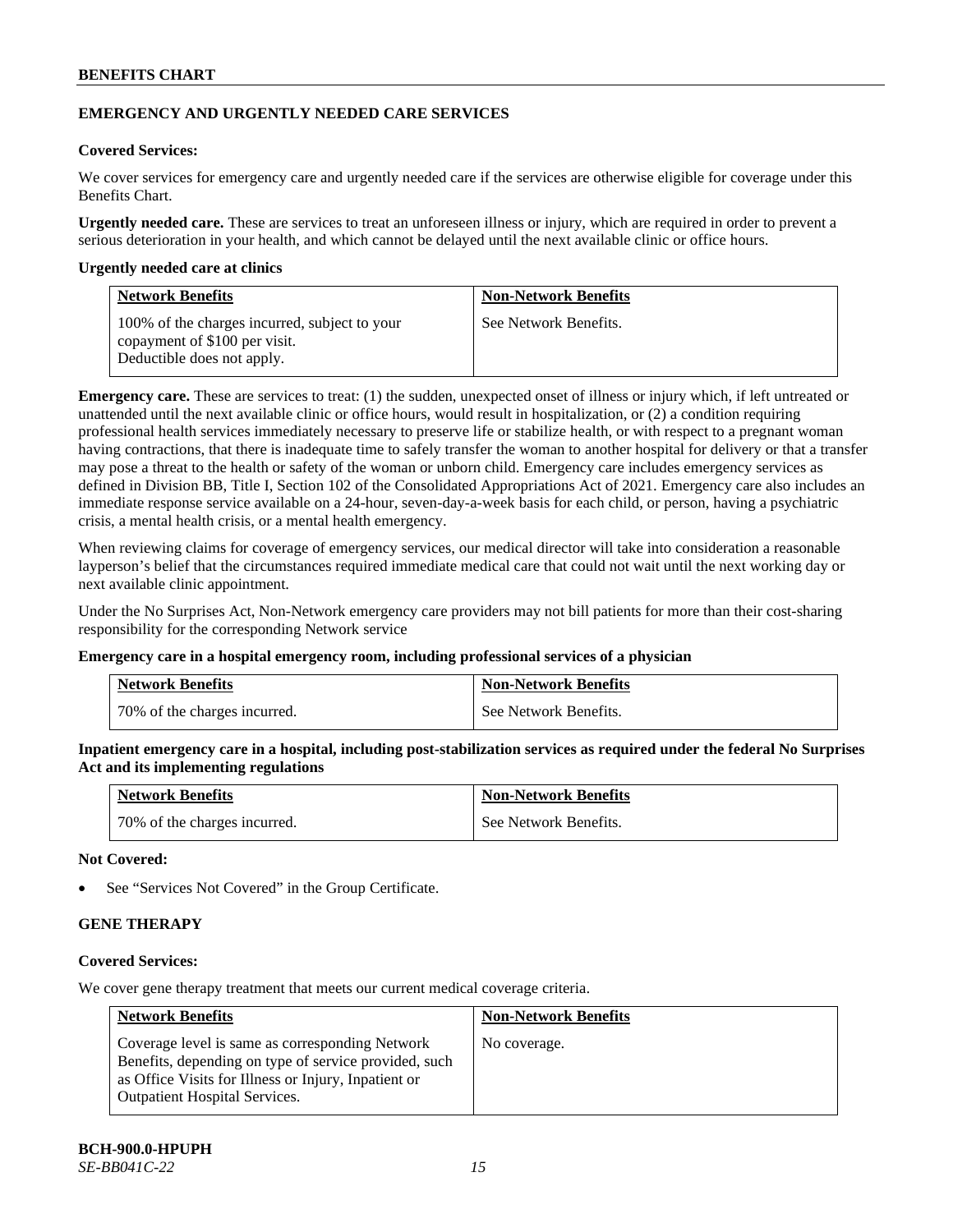# **Limitations:**

- Gene therapy must be provided by a designated provider.
- Specific types of gene therapy are limited to therapies and conditions specified in our medical coverage criteria.

# **Not Covered:**

See "Services Not Covered" in the Group Certificate.

# **HEALTH EDUCATION**

# **Covered Services:**

We cover education for preventive services and education for the management of chronic health problems (such as diabetes). Coverage includes medical nutrition therapy, that is provided by a certified, registered, or licensed health care professional working in a program consistent with the national standards of diabetes self-management education as established by the American Diabetes Association.

| <b>Network Benefits</b>                                     | <b>Non-Network Benefits</b>  |
|-------------------------------------------------------------|------------------------------|
| 100% of the charges incurred.<br>Deductible does not apply. | 50% of the charges incurred. |

# **Not Covered:**

See "Services Not Covered" in the Group Certificate.

# **HOME HEALTH SERVICES**

### **Covered Services:**

We cover the following services:

- Skilled nursing treatment in the home intended to provide a safe transition from other levels of care;
- Physical therapy, occupational therapy, speech therapy, respiratory therapy and other therapeutic services;
- Non-routine prenatal and postnatal services;
- Routine postnatal well child visits as described in the coverage criteria;
- Phototherapy services for newborns;
- Home health aide services and other eligible home health services when provided in your home if you are homebound (i.e., unable to leave home without considerable effort due to a medical condition). Lack of transportation does not constitute homebound status. For phototherapy services for newborns and high risk prenatal services, supplies and equipment are included;
- Total parenteral nutrition/intravenous ("TPN/IV") therapy, equipment, supplies and drugs in connection with IV therapy. IV line care kits are covered under Durable Medical Equipment. You do not need to be homebound to receive total parenteral nutrition/intravenous ("TPN/IV") therapy.
- Palliative care benefits. Palliative care includes symptom management, education and establishing goals of care. We waive the requirement that you be homebound for a limited number of home visits for palliative care (as shown in this Benefits Chart), if you have a life-threatening, non-curable condition which has a prognosis of survival of two years or less. Additional palliative care visits are eligible under the home health services benefit if you are homebound and meet all other requirements defined in this section.

Home health services are eligible and covered only when:

- medically necessary; and
- provided as rehabilitative care, terminal care or maternity care; and
- ordered by a physician, and included in the written home care plan.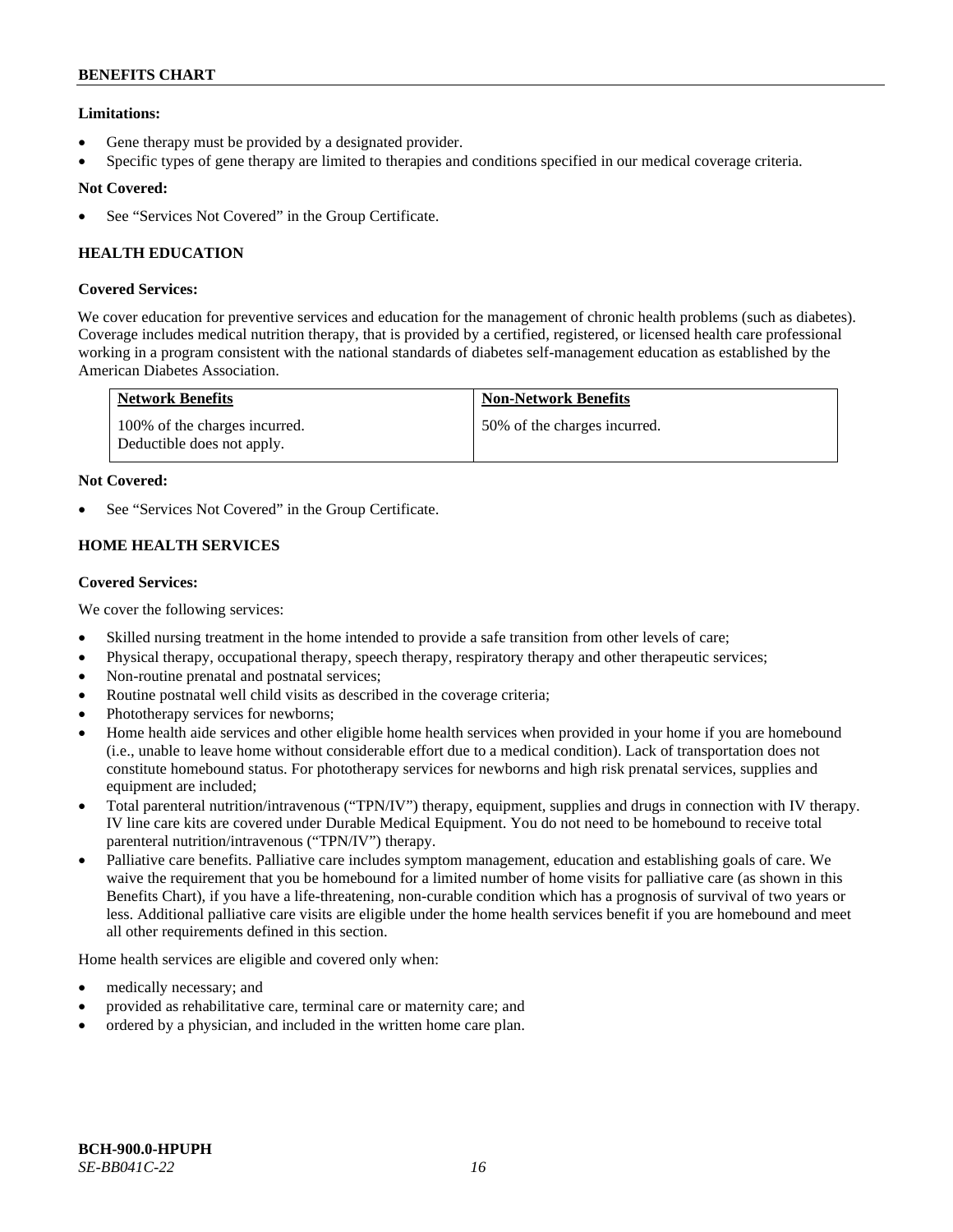### **Physical therapy, occupational therapy, speech therapy, respiratory therapy, home health aide services and palliative care**

| <b>Network Benefits</b>                                                                                     | <b>Non-Network Benefits</b>  |
|-------------------------------------------------------------------------------------------------------------|------------------------------|
| 100% of the charges incurred, subject to your<br>copayment of \$50 per visit.<br>Deductible does not apply. | 50% of the charges incurred. |

If more than one home health visit occurs in a day, a separate copayment applies to each. For example, if an occupational therapist and a physical therapist visit an insured in the same day, a separate copayment will be charged for each visit.

#### **TPN/IV therapy, skilled nursing services, non-routine prenatal/postnatal services and phototherapy**

| <b>Network Benefits</b>                                     | <b>Non-Network Benefits</b>  |
|-------------------------------------------------------------|------------------------------|
| 100% of the charges incurred.<br>Deductible does not apply. | 50% of the charges incurred. |

#### **Routine postnatal well child visit**

| <b>Network Benefits</b>                                     | <b>Non-Network Benefits</b>  |
|-------------------------------------------------------------|------------------------------|
| 100% of the charges incurred.<br>Deductible does not apply. | 50% of the charges incurred. |

#### **Limitations:**

- Home health services are not provided as a substitute for a primary caregiver in the home or as relief (respite) for a primary caregiver in the home. We will not reimburse family members or residents in your home for the above services.
- A service shall not be considered a skilled nursing service merely because it is performed by, or under the direct supervision of, a licensed nurse. Where a service (such as tracheotomy suctioning or ventilator monitoring) or like services, can be safely and effectively performed by a non-medical person (or self-administered), without the direct supervision of a licensed nurse, the service shall not be regarded as a skilled nursing service, whether or not a skilled nurse actually provides the service. The unavailability of a competent person to provide a non-skilled service shall not make it a skilled service when a skilled nurse provides it. Only the skilled nursing component of so-called "blended" services (i.e. services which include skilled and non-skilled components) are covered under this Benefits Chart.

#### **Not Covered:**

- Financial or legal counseling services.
- Housekeeping or meal services in your home.
- Services provided by a family member or enrollee, or a resident in the enrollee's home.
- Vocational rehabilitation and recreational or educational therapy. Recreation therapy is therapy provided solely for the purpose of recreation, including but not limited to: (a) requests for physical therapy or occupational therapy to improve athletic ability, and (b) braces or guards to prevent sports injuries.
- See "Services Not Covered" in the Group Certificate.

# **HOSPICE SERVICES**

#### **Applicable definitions:**

**Part-time.** This is up to two hours of service per day, more than two hours is considered continuous care.

**Continuous care.** This is from two to twelve hours of service per day provided by a registered nurse, licensed practical nurse, or home health aide, during a period of crisis in order to maintain a terminally ill patient at home.

**Appropriate facility.** This is a nursing home, hospice residence, or other inpatient facility.

**Custodial care related to hospice services.** This means providing assistance in the activities of daily living and the care needed by a terminally ill patient which can be provided by primary caregiver (i.e., family member or friend) who is responsible for the patient's home care.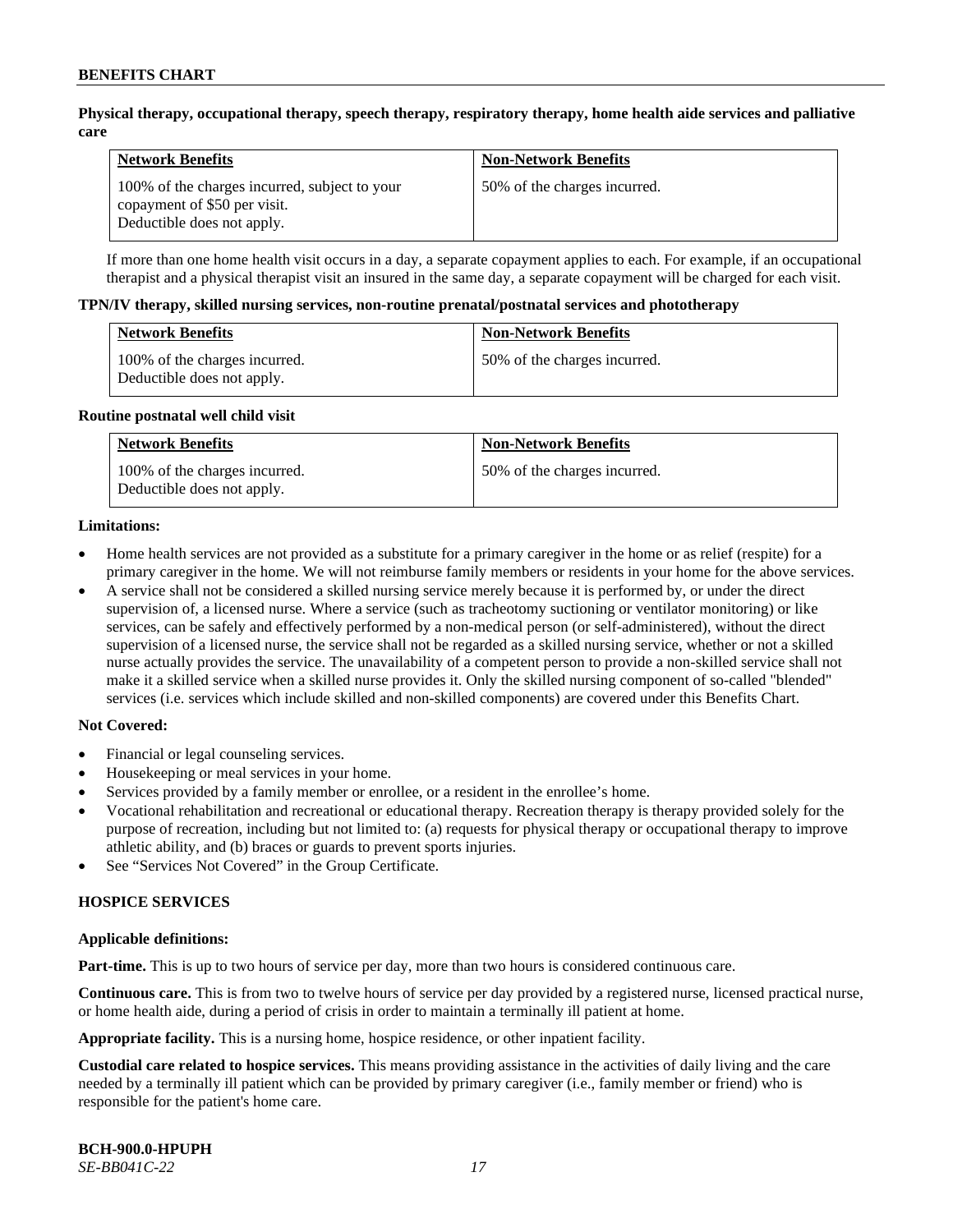### **Covered Services:**

**Hospice program.** We cover the services described below if you are terminally ill and accepted as a hospice program participant. You must meet the eligibility requirements of the program, and elect to receive services through the hospice program. If you elect to receive hospice services, you do so in lieu of curative treatment for your terminal illness for the period you are enrolled in the hospice program.

**Eligibility:** In order to be eligible to be enrolled in the hospice program, you must: (1) be a terminally ill patient (prognosis of six months or less); (2) have chosen a palliative treatment focus (i.e., emphasizing comfort and supportive services rather than treatment attempting to cure the disease or condition); and (3) continue to meet the terminally ill prognosis as reviewed by our medical director or his or her designee over the course of care. You may withdraw from the hospice program at any time.

**Eligible services:** Hospice services include the following services provided in accordance with an approved hospice treatment plan.

- Inpatient services: We cover inpatient services in a hospice facility.
- Home health services:
	- o Part-time care provided in your home by an interdisciplinary hospice team (which may include a physician, nurse, social worker, and spiritual counselor) and medically necessary home health services are covered.
	- One or more periods of continuous care in your home or in a setting which provides day care for pain or symptom management, when medically necessary, will be covered.
- Other services:
	- o Respite care is covered for care in your home or in an appropriate facility, to give your primary caregivers (i.e., family members or friends) rest and/or relief when necessary in order to maintain a terminally ill patient at home.
	- o Medically necessary medications for pain and symptom management.
	- o Semi-electric hospital beds and other durable medical equipment are covered.
	- o Emergency and non-emergency care is covered.

| <b>Network Benefits</b>      | <b>Non-Network Benefits</b>  |
|------------------------------|------------------------------|
| 70% of the charges incurred. | 50% of the charges incurred. |

Respite care is limited to five episodes, up to five days per episode. Inpatient hospice services are limited to 15 days per lifetime.

#### **Not Covered:**

- Financial or legal counseling services.
- Housekeeping or meal services in your home.
- Custodial or maintenance care related to hospice services, whether provided in the home or in a nursing home.
- Any service not specifically described as covered services under this hospice services benefits.
- Any services provided by members of your family or residents in your home.
- See "Services Not Covered" in the Group Certificate.

# **HOSPITAL AND SKILLED NURSING FACILITY SERVICES**

#### **Covered Services:**

We cover services as described below.

#### **Medical or surgical hospital services**

**Inpatient hospital services:** We cover the following medical or surgical services, for the treatment of acute illness or injury, which require the level of care only provided in an acute care facility. These services must be authorized by a physician.

Inpatient hospital services include: room and board; the use of operating or maternity delivery rooms; intensive care facilities; newborn nursery facilities; general nursing care, anesthesia, laboratory and diagnostic imaging services, reconstructive surgery, radiation therapy, physical therapy, prescription drugs or other medications administered during treatment, blood and blood products (unless replaced), and blood derivatives, and other diagnostic or treatment related hospital services; physician and other professional medical and surgical services provided while in the hospital, including gender confirmation surgery that meets medical coverage criteria.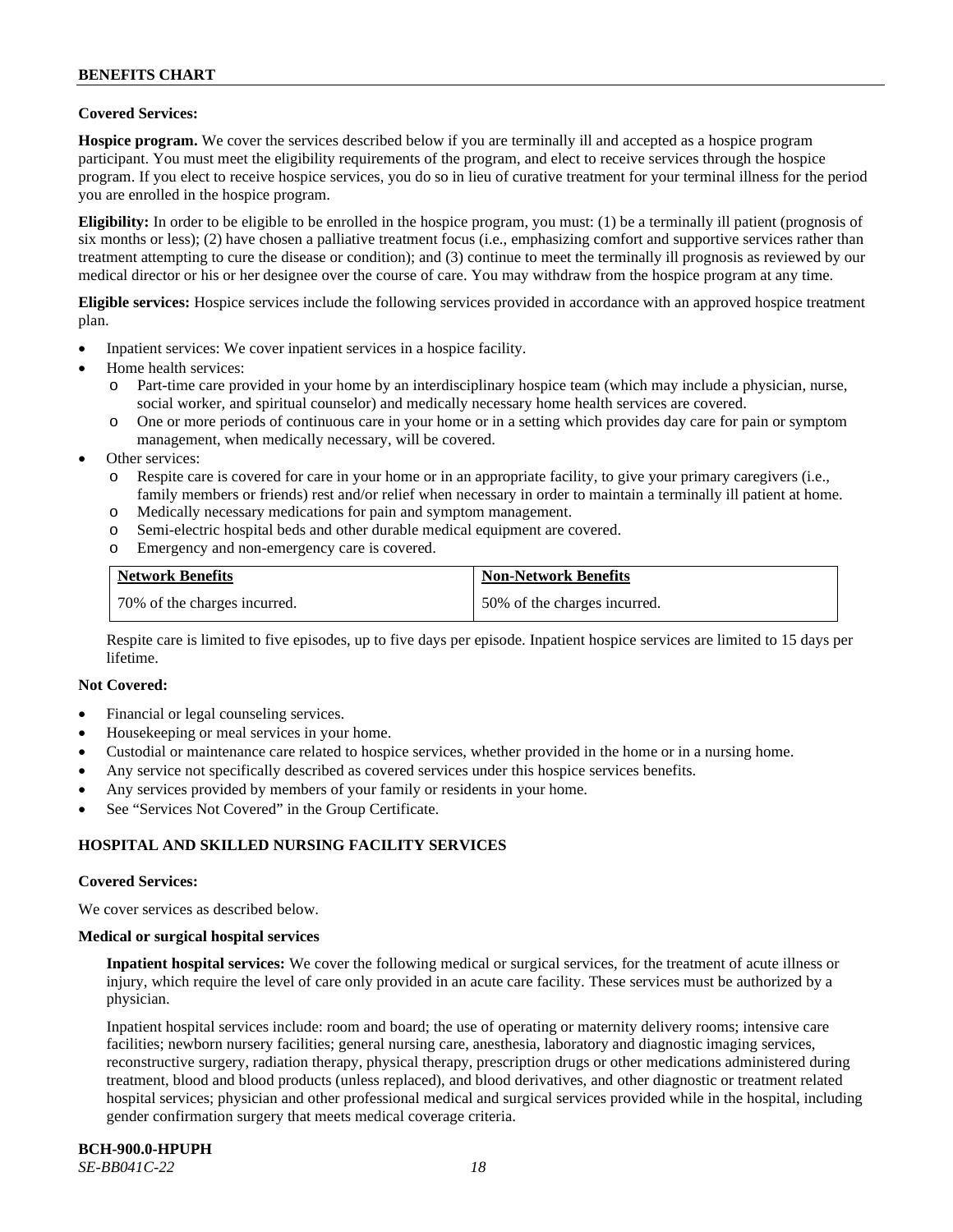Services for items for personal convenience, such as television rental, are not covered.

Group health plans and health insurance issuers generally may not, under Federal law, restrict benefits for any hospital length of stay in connection with childbirth for the mother of newborn child to less than 48 hours following a vaginal delivery, or less than 96 hours following a caesarean section, excluding day of delivery. However, Federal law generally does not prohibit the mother's or newborn's attending provider, after consulting with the mother, from discharging the mother or her newborn earlier than 48 hours (or 96 hours as applicable). In any case plans and issuers may not, under Federal law, require that a provider obtain authorization from the plan or the insurance issuer for prescribing a length of stay not in excess of 48 hours (or 96 hours). A post-discharge follow-up visit is covered under the "Home Health Services" section under "Routine postnatal well child visit".

| <b>Network Benefits</b>      | <b>Non-Network Benefits</b>  |
|------------------------------|------------------------------|
| 70% of the charges incurred. | 50% of the charges incurred. |

Each insured's admission or confinement, including that of a newborn child, is separate and distinct from the admission or confinement of any other insured.

**Outpatient hospital, ambulatory care or surgical facility services:** We cover the following medical and surgical services, for diagnosis or treatment of illness or injury on an outpatient basis. These services must be authorized by a physician.

Outpatient services include: use of operating rooms, maternity delivery rooms or other outpatient departments, rooms or facilities; and the following outpatient services: general nursing care, anesthesia, laboratory and diagnostic imaging services, reconstructive surgery, dialysis, radiation therapy, physical therapy, drugs administered during treatment, blood and blood products (unless replaced), and blood derivatives, and other diagnostic or treatment related outpatient services; physician and other professional medical and surgical services provided while an outpatient, including gender confirmation surgery that meets medical coverage criteria.

To see the benefit level for diagnostic imaging services, laboratory services and physical therapy, see the benefits under diagnostic imaging services, laboratory services and physical therapy.

| <b>Network Benefits</b>      | <b>Non-Network Benefits</b>  |
|------------------------------|------------------------------|
| 70% of the charges incurred. | 50% of the charges incurred. |

**Skilled nursing facility care:** We cover room and board, daily skilled nursing and related ancillary services for post-acute treatment and rehabilitative care of illness or injury that meets medical coverage criteria. We also cover the costs of skilled nursing care in a hospital if the level of care needed by the insured has been reclassified from acute care to skilled nursing care and no designated skilled nursing care beds or swing beds are available in the hospital or in another hospital or health care facility within a thirty-mile radius of the hospital.

| <b>Network Benefits</b>      | <b>Non-Network Benefits</b>  |
|------------------------------|------------------------------|
| 70% of the charges incurred. | 50% of the charges incurred. |

**Not Covered:**

- Services for items for personal convenience, such as television rental, are not covered.
- See "Services Not Covered" in the Group Certificate.

### **INFERTILITY DIAGNOSIS**

#### **Covered Services:**

We cover the diagnosis of infertility. These services include diagnostic procedures and tests provided in connection with an infertility evaluation, office visits and consultations to diagnose infertility.

| <b>Network Benefits</b>      | <b>Non-Network Benefits</b>  |
|------------------------------|------------------------------|
| 70% of the charges incurred. | 50% of the charges incurred. |

Coverage is limited to office visits and consultations to diagnose infertility. Treatment is not covered.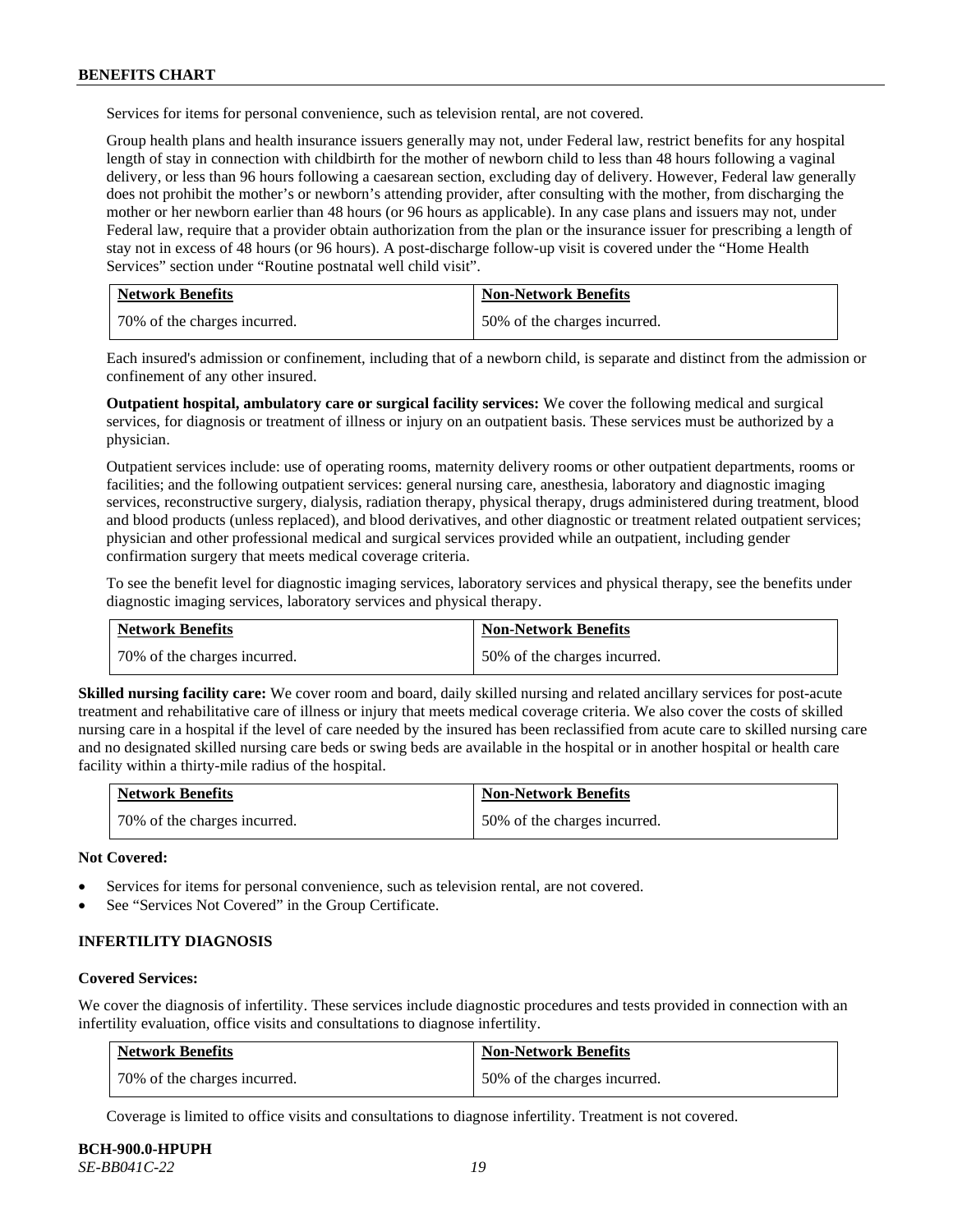### **Not Covered:**

- Infertility/fertility treatment, including but not limited to, office visits, laboratory services, diagnostic imaging services and fertility drugs; reversal of sterilization; and sperm, ova or embryo acquisition, retrieval or storage; however, we cover office visits and consultations to diagnose infertility.
- Services related to the establishment of surrogate pregnancy and fees for a surrogate. However, pregnancy and maternity services are covered for an insured under this Benefits Chart, including a surrogate pregnancy.
- See "Services Not Covered" in the Group Certificate.

# **LABORATORY SERVICES**

#### **Covered Services:**

We cover laboratory tests when ordered by a provider and provided in a clinic or outpatient hospital facility (to see the benefit level for inpatient hospital or skilled nursing facility services, see benefits under Inpatient Hospital and Skilled Nursing Facility Services).

### **Prostate-specific antigen (PSA) testing**

| <b>Network Benefits</b>                                     | <b>Non-Network Benefits</b>  |
|-------------------------------------------------------------|------------------------------|
| 100% of the charges incurred.<br>Deductible does not apply. | 50% of the charges incurred. |

#### **All other laboratory services**

### **Services for illness or Injury**

| <b>Network Benefits</b>                                     | <b>Non-Network Benefits</b>  |
|-------------------------------------------------------------|------------------------------|
| 100% of the charges incurred.<br>Deductible does not apply. | 50% of the charges incurred. |

#### **Preventive services**

Laboratory services associated with preventive services are covered at the benefit level shown in the "Preventive Services" section of this Benefits Chart.

# **Not Covered:**

See "Services Not Covered" in the Group Certificate.

# **MASTECTOMY RECONSTRUCTION BENEFIT**

#### **Covered Services:**

We cover reconstruction of the breast on which the mastectomy has been performed; surgery and reconstruction of the other breast to produce symmetrical appearance, and prostheses and physical complications of all stages of mastectomy, including lymphedemas.

| <b>Non-Network Benefits</b>                                                                                                                                                                                  |
|--------------------------------------------------------------------------------------------------------------------------------------------------------------------------------------------------------------|
| Coverage level is same as corresponding Non-Network<br>Benefits, depending on type of service provided, such<br>as Office Visits for Illness or Injury, Inpatient or<br><b>Outpatient Hospital Services.</b> |
|                                                                                                                                                                                                              |

#### **Not Covered:**

See "Services Not Covered" in the Group Certificate.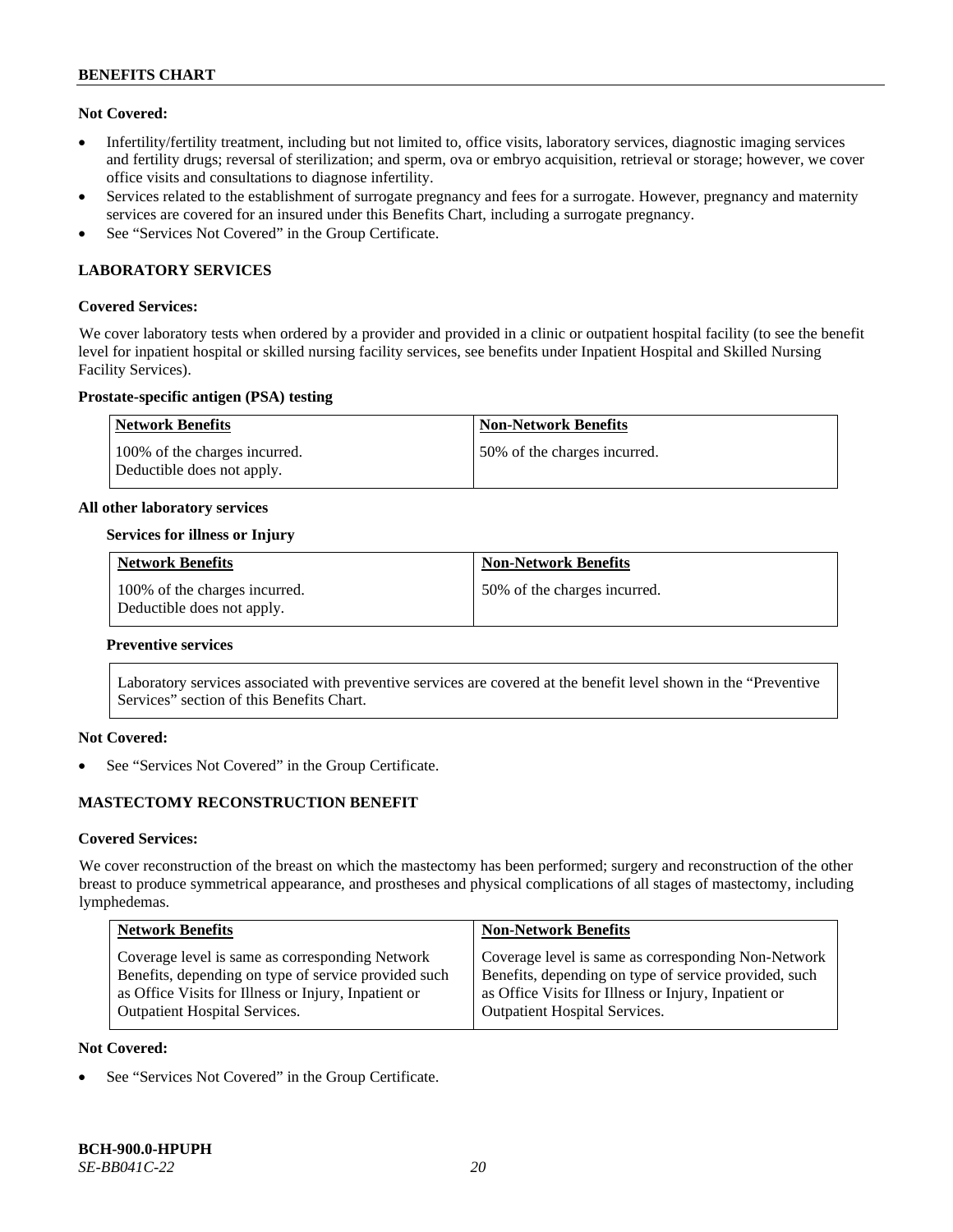# **MEDICATION THERAPY DISEASE MANAGEMENT PROGRAM**

# **Covered Services:**

If you meet our criteria for coverage, you may qualify for our medication therapy disease management program.

The program covers consultations with a designated pharmacist.

Covered services are based on established medical policies, which are subject to periodic review and modification by the medical directors. These medical policies (medical coverage criteria) are available by logging on to your account at [HealthPartnersUnityPointHealth.com](https://www.healthpartnersunitypointhealth.com/) or by calling Member Services.

| <b>Network Benefits</b>                                     | <b>Non-Network Benefits</b> |
|-------------------------------------------------------------|-----------------------------|
| 100% of the charges incurred.<br>Deductible does not apply. | No coverage.                |

### **Not Covered:**

See "Services Not Covered" in the Group Certificate.

# **OFFICE VISITS FOR ILLNESS OR INJURY**

### **Covered Services:**

We cover the following when medically necessary: professional medical and surgical services and related supplies, including biofeedback, of physicians and other health care providers; obstetric/gynecological (OB/GYN) services, blood and blood products (unless replaced) and blood derivatives.

We cover diagnosis and treatment of illness or injury to the eyes. Where contact or eyeglass lenses are prescribed as medically necessary for the post-operative treatment of cataracts or for the treatment of aphakia, acute or chronic corneal pathology, or keratoconus, we cover the initial evaluation, lenses and fitting. Insureds must pay for lens replacement beyond the initial pair.

We cover allergy testing based on established medical policies.

Services received via video, e-visits or telephone are covered under the "Telehealth/Telemedicine Services" section of this Benefits Chart.

# **Office visits**

# **Primary care providers**

| <b>Network Benefits</b>                                                                                     | <b>Non-Network Benefits</b>  |
|-------------------------------------------------------------------------------------------------------------|------------------------------|
| 100% of the charges incurred, subject to your<br>copayment of \$50 per visit.<br>Deductible does not apply. | 50% of the charges incurred. |

#### **Specialty care providers**

| <b>Network Benefits</b>                                                                                      | <b>Non-Network Benefits</b>  |
|--------------------------------------------------------------------------------------------------------------|------------------------------|
| 100% of the charges incurred, subject to your<br>copayment of \$100 per visit.<br>Deductible does not apply. | 50% of the charges incurred. |

#### **Convenience clinics**

| <b>Network Benefits</b>                                                                                     | <b>Non-Network Benefits</b>  |
|-------------------------------------------------------------------------------------------------------------|------------------------------|
| 100% of the charges incurred, subject to your<br>copayment of \$25 per visit.<br>Deductible does not apply. | 50% of the charges incurred. |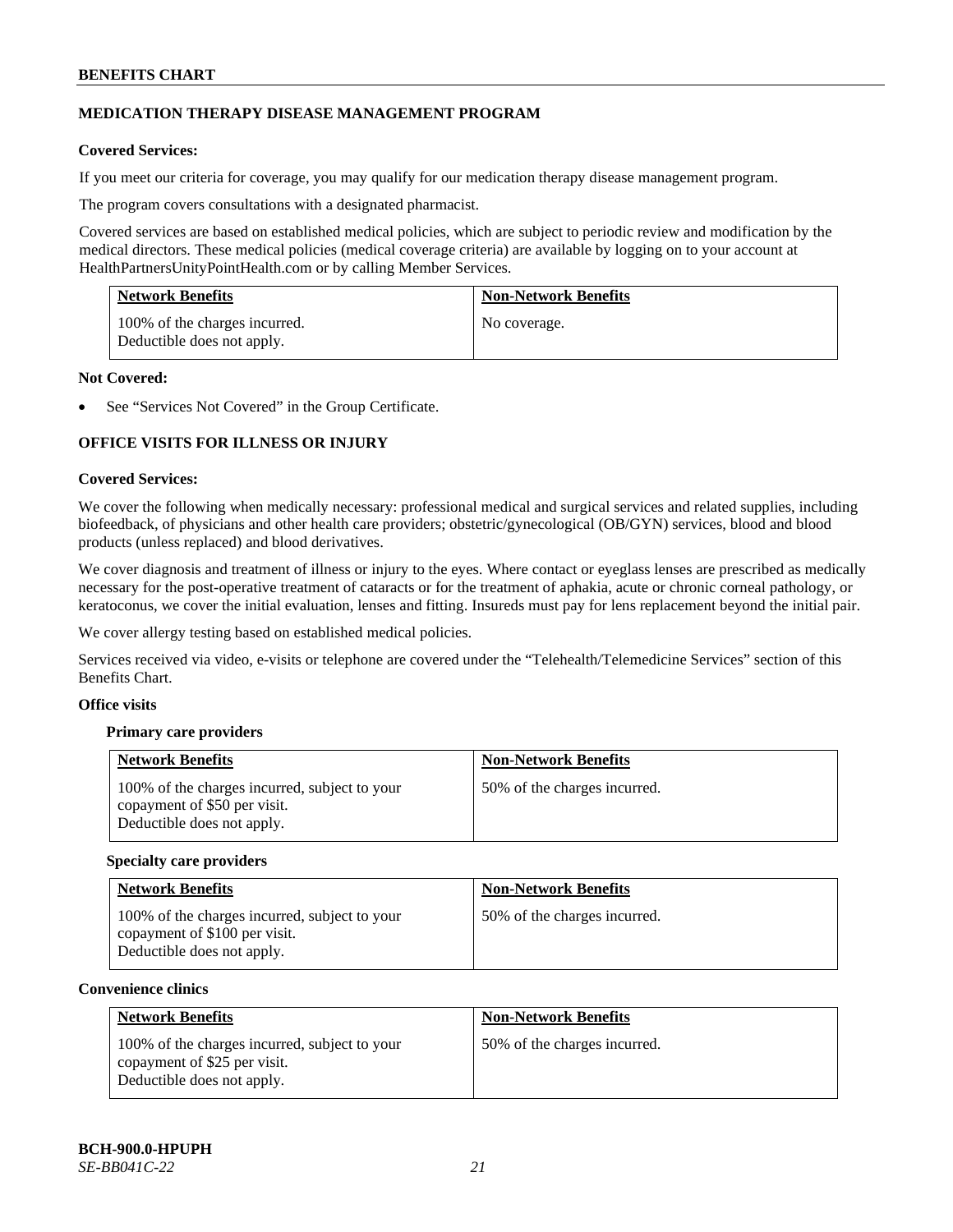# **Injections administered in a physician's office, other than immunizations**

### **Allergy injections**

| <b>Network Benefits</b>                                                                                              | <b>Non-Network Benefits</b>  |
|----------------------------------------------------------------------------------------------------------------------|------------------------------|
| 100% of the charges incurred, subject to your<br>copayment of \$2 per date of service.<br>Deductible does not apply. | 50% of the charges incurred. |

### **All other injections**

| <b>Network Benefits</b>                                                                                              | <b>Non-Network Benefits</b>  |
|----------------------------------------------------------------------------------------------------------------------|------------------------------|
| 100% of the charges incurred, subject to your<br>copayment of \$2 per date of service.<br>Deductible does not apply. | 50% of the charges incurred. |

### **Not Covered:**

- Court ordered treatment.
- See "Services Not Covered" in the Group Certificate.

# **PEDIATRIC EYEWEAR**

### **Covered Services:**

We cover pediatric eyewear for children.

Routine eye exams are covered under the "Preventive Services" section of this Benefits Chart.

| <b>Network Benefits</b>      | <b>Non-Network Benefits</b> |
|------------------------------|-----------------------------|
| 70% of the charges incurred. | No coverage.                |

#### **Limitations:**

- Coverage under this provision will continue until the end of the month in which the child turns age 19.
- Limited to one of the following per calendar year:
	- o one pair of eyeglasses, including one set of prescription lenses, frames from our designated eyewear collection, and anti-scratch coating; or
	- o one pair of non-disposable contact lenses; or
	- a one-year supply of disposable contact lenses.
- Contact lens fittings are limited to two per calendar year.

# **Not Covered:**

- Frames that are not included in our designated eyewear collection. However, one pair of lenses will be covered if an insured chooses frames outside our designated eyewear collection.
- More than one pair of lenses or frames or non-disposable contacts per calendar year, regardless of the reason. This includes replacement of eyeglasses or contact lenses due to loss, breakage, theft, or change in prescription.
- Safety glasses or goggles for sports or vocational reasons.
- Upgrades including, but not limited to, UV protection and no-line multifocal lenses.
- See "Services Not Covered" in the Group Certificate.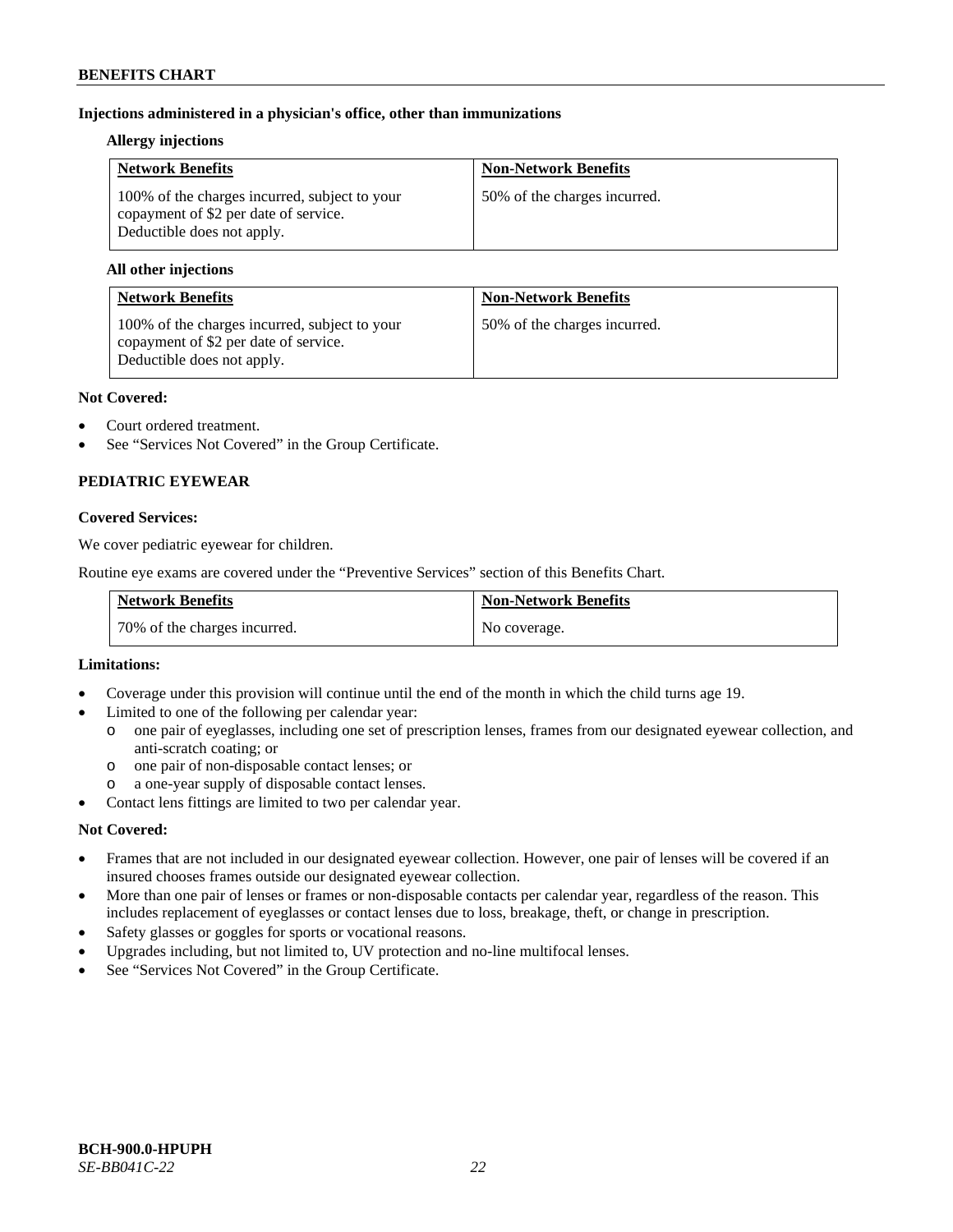# **PHYSICAL THERAPY, OCCUPATIONAL THERAPY AND SPEECH THERAPY**

# **Covered Services:**

We cover the following physical therapy, occupational therapy and speech therapy services:

- Medically necessary rehabilitative care to correct the effects of illness or injury.
- Habilitative care rendered for congenital, developmental or medical conditions which have significantly limited the successful initiation of normal speech and normal motor development.

Massage therapy which is performed in conjunction with other treatment/modalities by a physical or occupational therapist, is part of a prescribed treatment plan and is not billed separately is covered.

We cover services provided in a clinic. We also cover physical therapy provided in an outpatient hospital facility. To see the benefit level for inpatient hospital or skilled nursing facility services, see benefits under the "Inpatient Hospital and Skilled Nursing Facility Services" section in this Benefits Chart.

### **Rehabilitative care**

| <b>Network Benefits</b>                                                                                     | <b>Non-Network Benefits</b>  |
|-------------------------------------------------------------------------------------------------------------|------------------------------|
| 100% of the charges incurred, subject to your<br>copayment of \$50 per visit.<br>Deductible does not apply. | 50% of the charges incurred. |

### **Habilitative care**

| <b>Network Benefits</b>                                                                                     | <b>Non-Network Benefits</b>  |
|-------------------------------------------------------------------------------------------------------------|------------------------------|
| 100% of the charges incurred, subject to your<br>copayment of \$50 per visit.<br>Deductible does not apply. | 50% of the charges incurred. |

# **Not Covered:**

- Massage therapy for the purpose of comfort or convenience of the insured.
- See "Services Not Covered" in the Group Certificate.

# **PRE-DIABETES DISEASE MANAGEMENT PROGRAM**

# **Covered Services:**

If you meet our criteria for coverage, you may qualify for the Pre-diabetes Disease Management program through Omada Health. The program covers group health coaching which focuses on weight loss, exercise, behavior modification and health education at select locations determined by the plan.

| Network Benefits                                            | <b>Non-Network Benefits</b> |
|-------------------------------------------------------------|-----------------------------|
| 100% of the charges incurred.<br>Deductible does not apply. | Not applicable.             |

# **Not Covered:**

See "Services Not Covered" in the Group Certificate.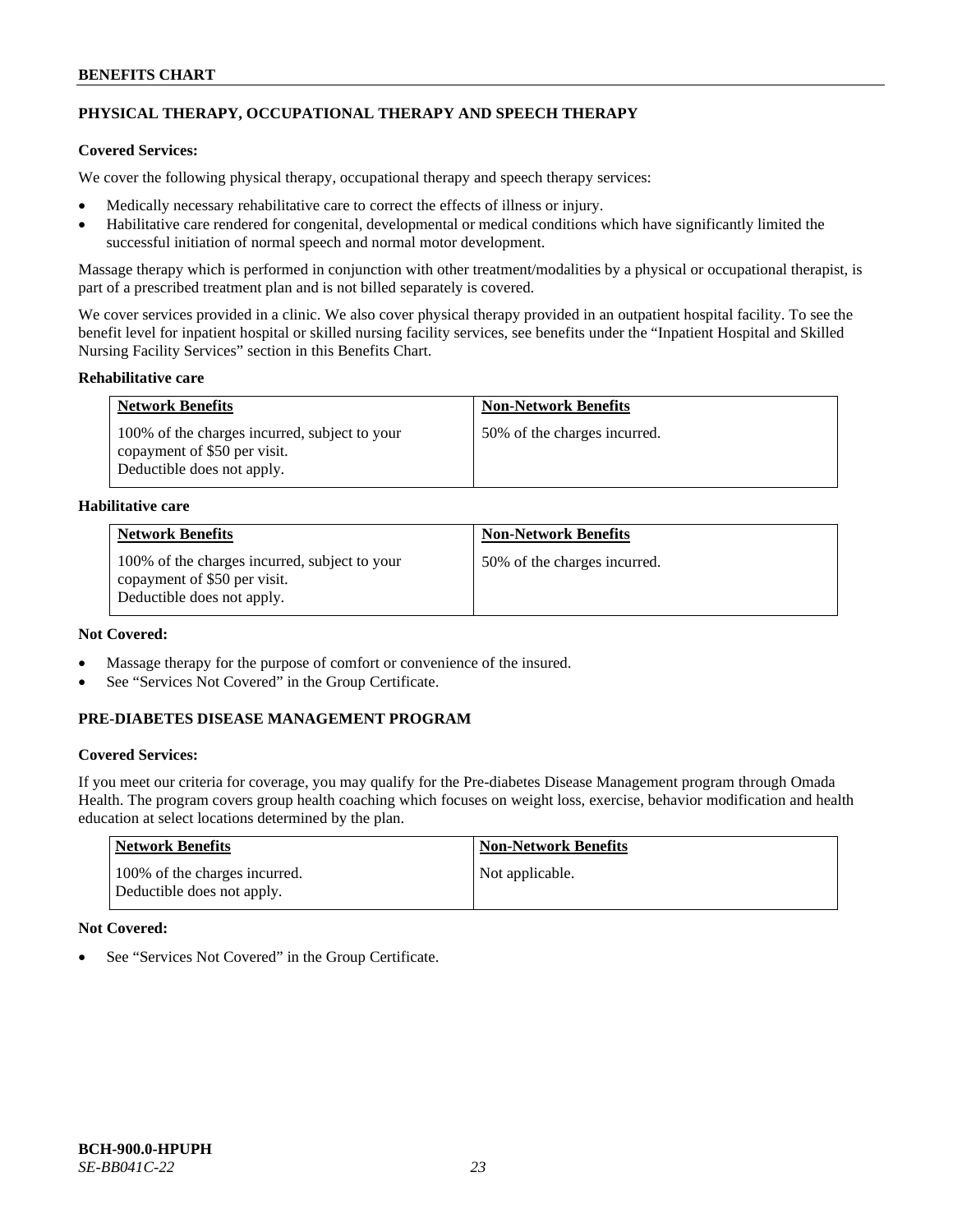# **PRESCRIPTION DRUG SERVICES**

# **Covered Services:**

We cover prescription drugs and medications, which can be self-administered or are administered in a physician's office. We cover off-label use of formulary drugs to treat cancer if the drug is recognized for the treatment of cancer in an authoritative compendia used by the Medicare program and when an appropriate level of evidence or medical necessity is met.

### **For Network Benefits, drugs and medications must be obtained at a Network Pharmacy.**

**If a copayment is required, you must pay one copayment for each 31-day supply, or portion thereof, unless otherwise indicated below.**

### **Outpatient drugs (except as specified below)**

| <b>Network Benefits</b>                                                                                                                    | <b>Non-Network Benefits</b>  |
|--------------------------------------------------------------------------------------------------------------------------------------------|------------------------------|
| 100% of the charges incurred, subject to your<br>copayment of \$30 for generic formulary drugs and \$60<br>for brand name formulary drugs. | 50% of the charges incurred. |
| In no event will your cost for a formulary insulin drug<br>exceed \$25.                                                                    |                              |
| Non-formulary drugs are covered at 100% of the<br>charges incurred, subject to your copayment of \$125.                                    |                              |
| Deductible does not apply.                                                                                                                 |                              |

### **Mail order drugs**

| <b>Network Benefits</b>                                                                                                                                                                                                                               | <b>Non-Network Benefits</b>                                                                                                |
|-------------------------------------------------------------------------------------------------------------------------------------------------------------------------------------------------------------------------------------------------------|----------------------------------------------------------------------------------------------------------------------------|
| For your convenience, you may also get up to a 93-day<br>supply of outpatient prescription drugs that can be self-<br>administered through the designated mail order service.<br>Specialty drugs are not available through the mail order<br>service. | Mail order drugs are only available through the<br>designated mail order service.<br>See Network mail order drugs benefit. |

# **Specialty drugs that are self-administered**

| <b>Network Benefits</b>                                                                                                                    | <b>Non-Network Benefits</b> |
|--------------------------------------------------------------------------------------------------------------------------------------------|-----------------------------|
| 80% of the charges incurred, up to a maximum<br>copayment of \$500.<br>Deductible does not apply.                                          | No coverage.                |
| For Network Benefits, specialty drugs are limited to<br>drugs on the specialty drug list and must be obtained<br>from a designated vendor. |                             |

In order for the plan to better manage available manufacturer-funded copayment assistance, copayments for certain specialty medications may vary and be set to approximate the maximum of any available manufacturer-funded copayment assistance programs. However, in no case will true out-of-pocket costs to the insured be greater than the maximum copayment/coinsurance shown in this Benefits Chart. Manufacturer-funded copayment assistance received by an insured will not apply to the insured's annual deductible or out-of-pocket limit.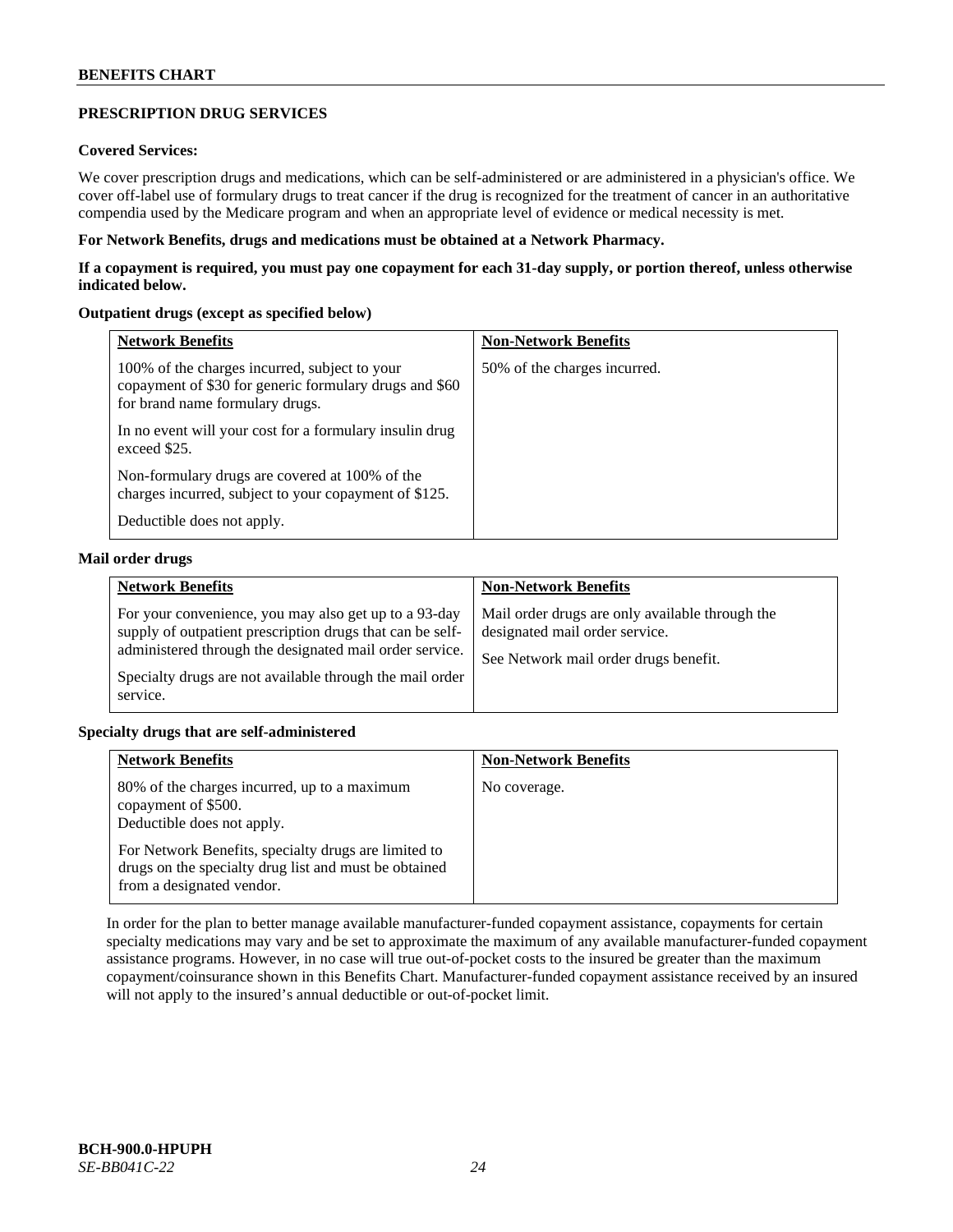# **Drugs for treatment of growth deficiency**

| <b>Network Benefits</b>                                                                                                                            | <b>Non-Network Benefits</b>  |
|----------------------------------------------------------------------------------------------------------------------------------------------------|------------------------------|
| 70% of the charges incurred.<br>Deductible does not apply.                                                                                         | 50% of the charges incurred. |
| For Network Benefits, growth deficiency drugs are<br>limited to drugs on the specialty drug list and must be<br>obtained from a designated vendor. |                              |

**Tobacco cessation drugs are covered for all FDA-approved tobacco cessation drugs (including over-the-counter drugs) for a minimum of 90 days.** Must be prescribed by a physician or legally authorized health care provider and purchased at a pharmacy.

| <b>Network Benefits</b>                                     | <b>Non-Network Benefits</b>  |
|-------------------------------------------------------------|------------------------------|
| 100% of the charges incurred.<br>Deductible does not apply. | 50% of the charges incurred. |

### **Contraceptive drugs**

| <b>Network Benefits</b>                                                                                                                                         | <b>Non-Network Benefits</b>  |
|-----------------------------------------------------------------------------------------------------------------------------------------------------------------|------------------------------|
| 100% of the charges incurred for formulary drugs.<br>Deductible does not apply.                                                                                 | 50% of the charges incurred. |
| If a physician requests that a non-formulary<br>contraceptive drug be dispensed as written, the drug<br>will be covered at 100%, not subject to the deductible. |                              |

**ACA preventive medications.** We cover preventive medications currently recommended by USPSTF with an A or B rating if they are prescribed by your medical provider and they are listed on our Commercial ACA Preventive Drug List. Preventive medications are subject to periodic review and modification. Changes would be effective in accordance with the federal rules and reflected in our current medical coverage criteria for preventive care services.

| <b>Network Benefits</b>                                     | <b>Non-Network Benefits</b>  |
|-------------------------------------------------------------|------------------------------|
| 100% of the charges incurred.<br>Deductible does not apply. | 50% of the charges incurred. |

**Limitations:**

- Certain drugs may require prior authorization as indicated on the formulary. We may require prior authorization for the drug and also the site where the drug will be provided. Certain drugs are subject to our utilization review process and quantity limits as indicated on our formulary.
- Certain non-formulary drugs require prior authorization. In addition, certain drugs may be subject to any quantity limits applied as part of our trial program. The trial drug program applies to new prescriptions for certain drugs which have high toxicity, low tolerance, high costs and/or high potential for waste. Trial drugs are indicated on the formulary and/or the specialty drug list. Your first fill of a trial drug may be limited to less than a month supply. If the drug is well tolerated and effective, you will receive the remainder of your first month supply.
- If an insured requests a brand name drug when there is a generic equivalent, the brand name drug will be covered up to the charge that would apply to the generic drug, minus any required copayment. If a physician requests that a brand name drug be dispensed as written, the drug will be paid at the non-formulary benefit.
- We may require insureds to try over-the-counter (OTC) drug alternatives before approving more costly formulary prescription drugs.
- Unless otherwise specified in the "Prescription Drug Services" section, you may receive up to a 31-day supply per prescription.
- A 93-day supply will be covered and dispensed only at pharmacies that participate in our extended day supply program.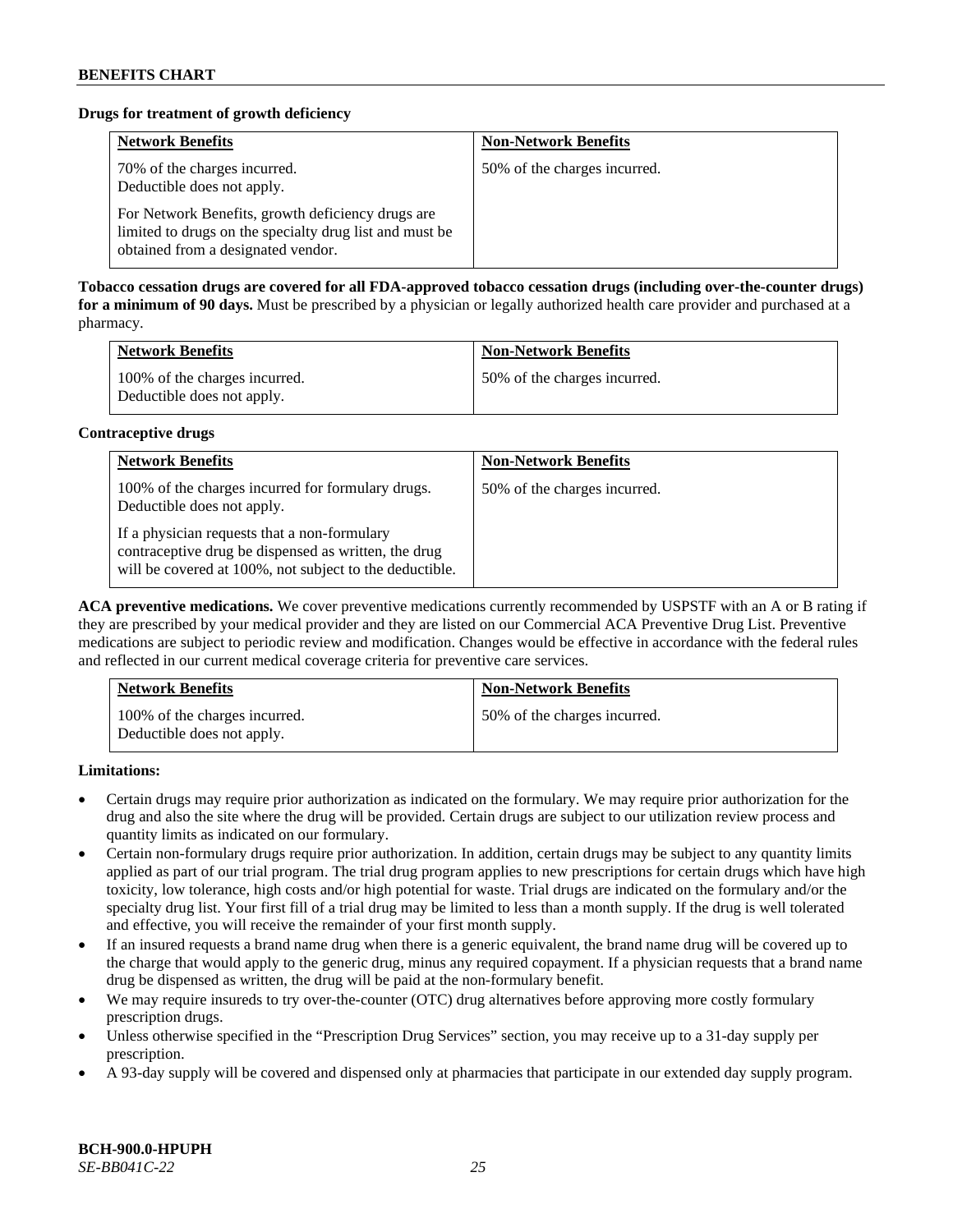- New prescriptions to treat certain chronic conditions are limited to a 31-day supply.
- No more than a 31-day supply of specialty drugs will be covered and dispensed at a time, unless it is a manufacturer supplied drug that cannot be split that supplies the insured with more than a 31-day supply.

# **Not Covered:**

- Replacement of prescription drugs, medications, equipment and supplies due to loss, damage or theft.
- Nonprescription (over the counter) drugs or medications, including, but not limited to, vitamins, supplements, homeopathic remedies, and non-FDA approved drugs, unless listed on the formulary and prescribed by a physician or legally authorized health care provider under applicable state and federal law. We cover off-label use of drugs to treat cancer as specified in the "Prescription Drug Services" section of this Benefits Chart. This exclusion does not include over-the-counter contraceptives for women as allowed under the Affordable Care Act when the insured obtains a prescription for the item. In addition, if the insured obtains a prescription, this exclusion does not include aspirin to prevent cardiovascular disease for men and women of certain ages; folic acid supplements for women who may become pregnant; fluoride chemoprevention supplements for children without fluoride in their water source; and iron supplements for children ages 6-12 months old who are at risk for anemia.
- All drugs used for sexual dysfunction.
- Fertility drugs.
- Medical cannabis.
- Drugs on the Excluded Drug List. The Excluded Drug List includes select drugs within a therapy class that are not eligible for coverage. This includes drugs that may be excluded for certain indications. The Excluded Drug List is available a[t HealthPartnersUnityPointHealth.com.](https://www.healthpartnersunitypointhealth.com/)
- Drugs that are newly approved by the FDA until they are reviewed and approved by HealthPartners UnityPoint Health Pharmacy and Therapeutics Committee.
- Medical devices approved by the FDA will not be covered under the "Prescription Drug Services" section unless they are on our formulary. Covered medical devices are generally submitted and reimbursed under your medical benefits.
- See "Services Not Covered" in the Group Certificate.

# **PREVENTIVE SERVICES**

# **Applicable definitions:**

**Routine preventive services** are routine healthcare services that include screenings, check-ups and counseling to prevent illness, disease or other health problems before symptoms occur.

**Diagnostic services** are services to help a provider understand your symptoms, diagnose illness and decide what treatment may be needed. They may be the same services that are listed as preventive services, but they are being used as diagnostic services. Your provider will determine if these services are preventive or diagnostic. These services are not preventive if received as part of a visit to diagnose, manage or maintain an acute or chronic medical condition, illness or injury. When that occurs, unless otherwise indicated below, standard deductibles, copayments or coinsurance apply.

# **Covered Services:**

We cover preventive services which meet any of the requirements under the Affordable Care Act (ACA) shown in the bulleted items below. These preventive services are covered at 100% under the network benefits with no deductible, copayments or coinsurance. If a preventive service is not required by the ACA and it is covered at a lower benefit level, it will be specified below. Preventive benefits mandated under the ACA are subject to periodic review and modification. Changes would be effective in accordance with the federal rules. Preventive services mandated by the ACA include:

- Evidence-based items or services that have in effect a rating of A or B in the current recommendations of the United States Preventive Services Task Force with respect to the individual;
- Immunizations for routine use in children, adolescents and adults that have in effect a recommendation from the Advisory Committee on Immunization Practices of the Centers for Disease Control and Prevention with respect to the individual;
- With respect to infants, children and adolescents, evidence-informed preventive care and screenings provided for in comprehensive guidelines supported by the Health Resources and Services Administration; and
- With respect to women, preventive care and screenings provided for in comprehensive guidelines supported by the Health Resources and Services Administration.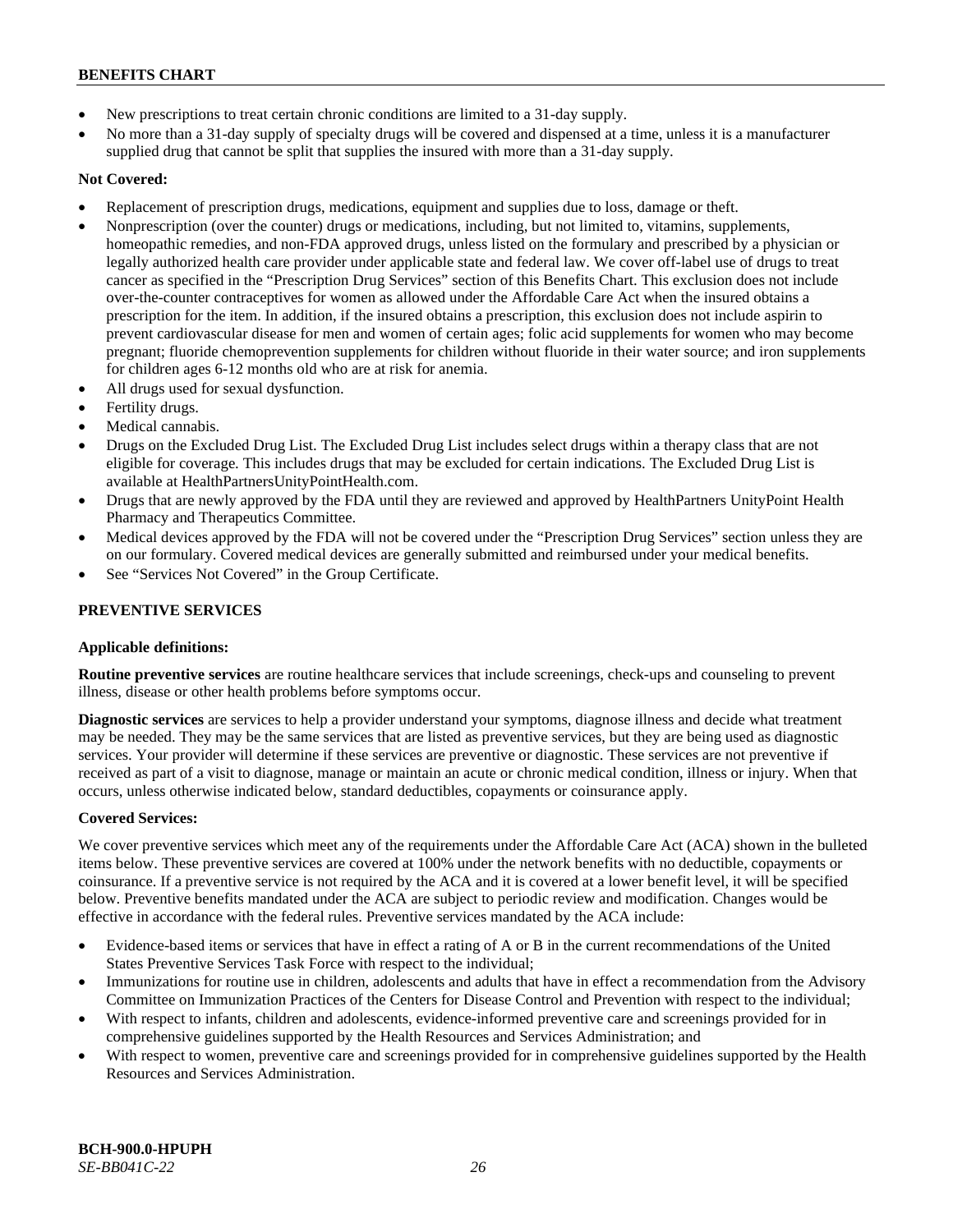Covered services are based on established medical policies, which are subject to periodic review and modification by the medical or dental directors. These medical policies (medical coverage criteria) are available by calling Member Services, or logging on to your account at [HealthPartnersUnityPointHealth.com.](https://www.healthpartnersunitypointhealth.com/)

### **ACA and state mandated preventive services are covered as follows:**

**Routine health exams and periodic health assessments.** A physician or health care provider will counsel you as to how often health assessments are needed based on age, sex and health status. This includes screening and counseling for tobacco use and all FDA approved tobacco cessation medications including over-the-counter drugs (as shown in the "Prescription Drug Services" section).

| <b>Network Benefits</b>                                     | <b>Non-Network Benefits</b>  |
|-------------------------------------------------------------|------------------------------|
| 100% of the charges incurred.<br>Deductible does not apply. | 50% of the charges incurred. |

**Child health supervision services.** This includes pediatric preventive services such as newborn screenings, appropriate immunizations (including HPV immunizations), developmental assessments and laboratory services appropriate to the age of the child from birth to 72 months and appropriate immunizations to age 18.

| <b>Network Benefits</b>                                     | <b>Non-Network Benefits</b>  |
|-------------------------------------------------------------|------------------------------|
| 100% of the charges incurred.<br>Deductible does not apply. | 50% of the charges incurred. |

#### **Routine prenatal care and exams**

| <b>Network Benefits</b>                                     | <b>Non-Network Benefits</b>  |
|-------------------------------------------------------------|------------------------------|
| 100% of the charges incurred.<br>Deductible does not apply. | 50% of the charges incurred. |

**Routine postnatal care.** This includes health exams, assessments, education and counseling relating to the period immediately after childbirth.

| <b>Network Benefits</b>                                     | <b>Non-Network Benefits</b>  |
|-------------------------------------------------------------|------------------------------|
| 100% of the charges incurred.<br>Deductible does not apply. | 50% of the charges incurred. |

**Routine screening procedures for cancer.** This includes colorectal screening or other cancer screenings recommended by the USPSTF with an A or B rating. Women's preventive health services below describe additional routine screening procedures for cancer.

| <b>Network Benefits</b>                                     | <b>Non-Network Benefits</b>  |
|-------------------------------------------------------------|------------------------------|
| 100% of the charges incurred.<br>Deductible does not apply. | 50% of the charges incurred. |

**Professional voluntary family planning services.** This includes services to prevent or delay a pregnancy, including counseling and education. Services must be provided by a licensed provider.

| <b>Network Benefits</b>                                     | <b>Non-Network Benefits</b>  |
|-------------------------------------------------------------|------------------------------|
| 100% of the charges incurred.<br>Deductible does not apply. | 50% of the charges incurred. |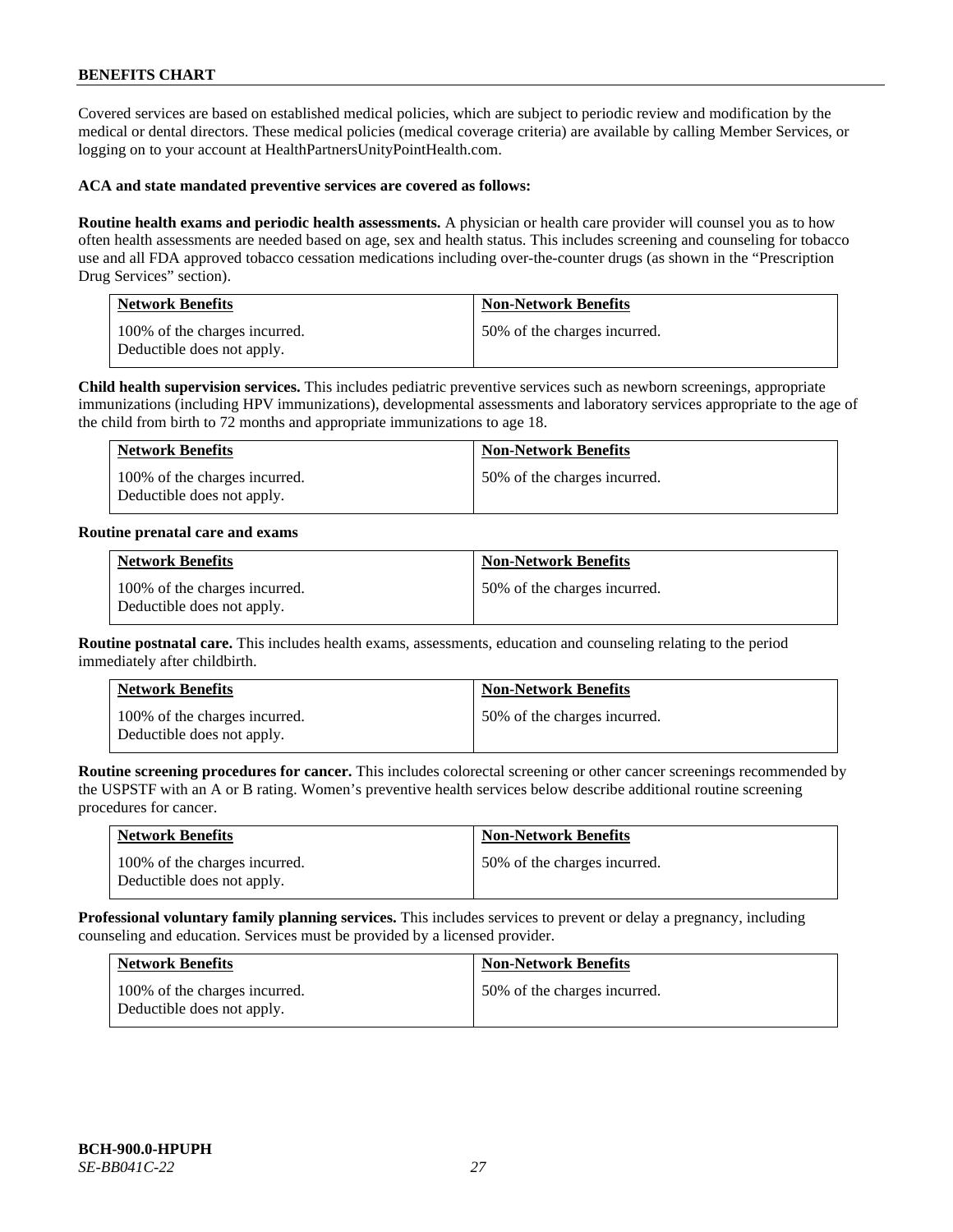### **Adult immunizations**

| <b>Network Benefits</b>                                     | <b>Non-Network Benefits</b>  |
|-------------------------------------------------------------|------------------------------|
| 100% of the charges incurred.<br>Deductible does not apply. | 50% of the charges incurred. |

**Women's preventive health services.** This includes mammograms, screenings for cervical cancer (pap smears), breast pumps, human papillomavirus (HPV) testing, counseling for sexually transmitted infections, counseling and screening for human immunodeficiency virus (HIV), and all FDA approved contraceptive methods as prescribed by a doctor, sterilization procedures, education and counseling (see the "Prescription Drug Services" section for coverage of oral contraceptive drugs). For women whose family history is associated with an increased risk for BRCA1 or BRCA2 gene mutations, we cover genetic counseling and BRCA screening without cost sharing, if appropriate and as determined by a physician.

| <b>Network Benefits</b>                                     | <b>Non-Network Benefits</b>  |
|-------------------------------------------------------------|------------------------------|
| 100% of the charges incurred.<br>Deductible does not apply. | 50% of the charges incurred. |

**Obesity screening and management.** We cover obesity screening and counseling for all ages during a routine preventive care exam. If you are age 18 or older and have a body mass index of 30 or more, we also cover intensive obesity management to help you lose weight. Your primary care doctor can coordinate these services.

| <b>Network Benefits</b>                                     | <b>Non-Network Benefits</b>  |
|-------------------------------------------------------------|------------------------------|
| 100% of the charges incurred.<br>Deductible does not apply. | 50% of the charges incurred. |

# **In addition to any ACA or state mandated preventive services referenced above, we cover the following eligible services:**

#### **Routine eye and hearing exams**

| <b>Network Benefits</b>                                     | <b>Non-Network Benefits</b>  |
|-------------------------------------------------------------|------------------------------|
| 100% of the charges incurred.<br>Deductible does not apply. | 50% of the charges incurred. |

**Ovarian cancer surveillance tests for women who are at risk. "At risk for ovarian cancer" means (1) having a family** history that includes any of the following: one or more first-degree or second-degree relatives with ovarian cancer, clusters of female relatives with breast cancer or nonpolyposis colorectal cancer; or (2) testing positive for BRCA1 or BRCA2 mutations. "Surveillance tests for ovarian cancer" means annual screening using: CA-125 serum tumor marker testing, transvaginal ultrasound, pelvic examination or other proven ovarian cancer screening tests currently being evaluated by the federal Food and Drug Administration or by the National Cancer Institute.

| Coverage level is same as corresponding Non-Network<br>Coverage level is same as corresponding Network<br>Benefits, depending on type of service provided, such<br>Benefits, depending on type of service provided, such<br>as Diagnostic Imaging Services, Laboratory Services<br>as Diagnostic Imaging Services, Laboratory Services<br>Office Visits for Illness or Injury or Preventive<br>Office Visits for Illness or Injury or Preventive | <b>Network Benefits</b> | <b>Non-Network Benefits</b> |
|--------------------------------------------------------------------------------------------------------------------------------------------------------------------------------------------------------------------------------------------------------------------------------------------------------------------------------------------------------------------------------------------------------------------------------------------------|-------------------------|-----------------------------|
|                                                                                                                                                                                                                                                                                                                                                                                                                                                  | Services.               | Services.                   |

# **Limitations:**

• Services are not preventive if received as part of a visit to diagnose, manage or maintain an acute or chronic medical condition, illness or injury. When that occurs, unless otherwise indicated above, standard deductibles, copayments or coinsurance apply.

# **Not Covered:**

See "Services Not Covered" in the Group Certificate.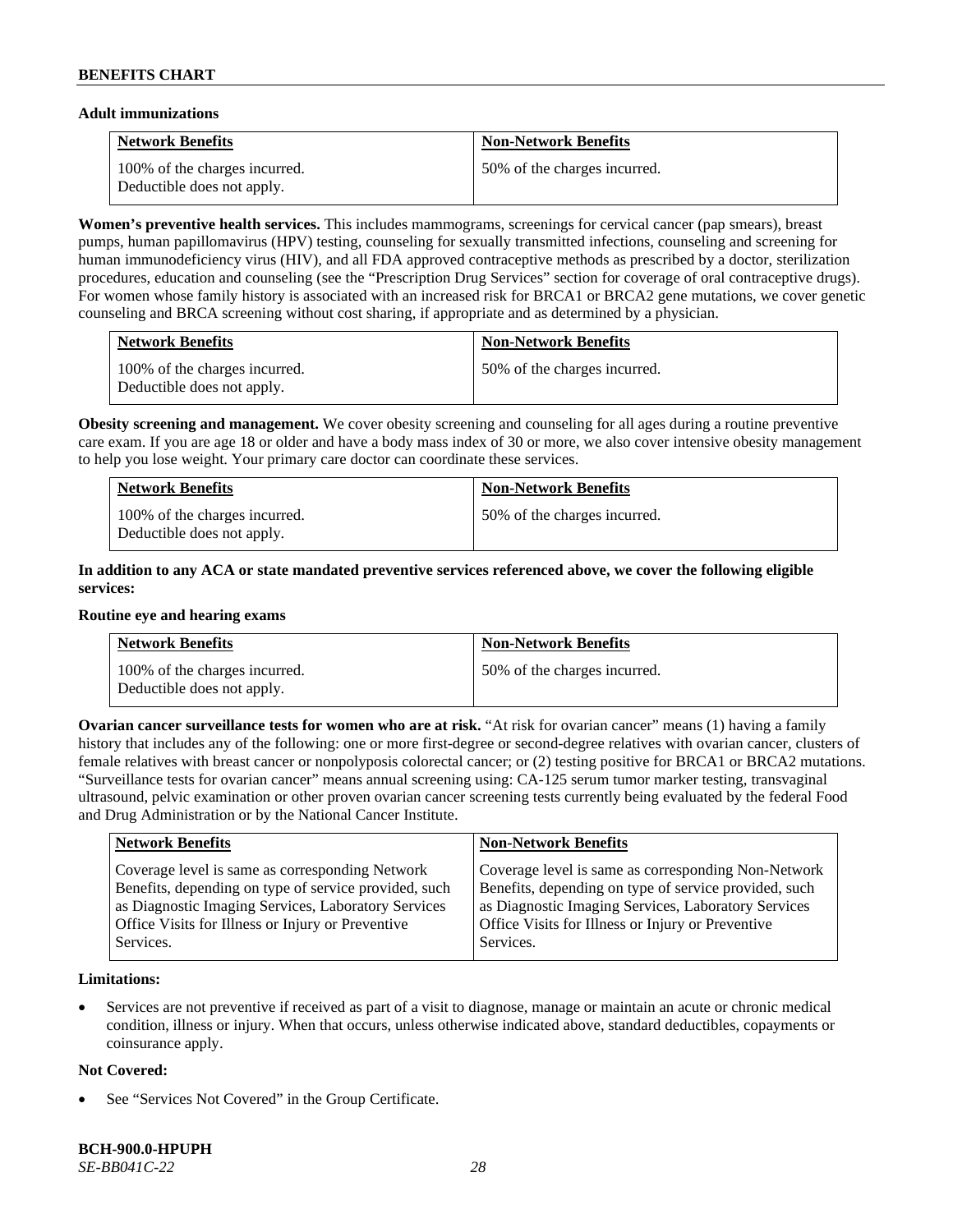# **TELEHEALTH/TELEMEDICINE SERVICES**

# **Definitions:**

**Telehealth, telemedicine, or virtual care.** This is a means of communication between a health care professional and a patient. This includes the use of secure electronic information, imaging, and communication technologies, including:

- interactive audio or audio-video
- interactive audio with store-and-forward technology
- chat-based and email-based systems
- physician-to-physician consultation
- patient education
- data transmission
- data interpretation
- digital diagnostics (algorithm-enabled diagnostic support)
- digital therapeutics (the use of personal health devices and sensors, either alone or in combination with conventional drug therapies, for disease prevention and management)

#### Services can be delivered:

Synchronously: the patient and health care professional are engaging with one another at the same time; or Asynchronously: the patient and health care professional engage with each other at different points in time.

**Telephone visits.** Live, synchronous, interactive encounters over the telephone between a patient and a healthcare provider.

**E-visit or chat-based visits.** Asynchronous online or mobile app encounters to discuss a patient's personal health information, vital signs, and other physiologic data or diagnostic images. The healthcare provider reviews and delivers a consultation, diagnosis, prescription or treatment plan after reviewing the patient's visit information.

**UnityPoint Health Virtual Care:** This is a virtual consult that you may use to receive a diagnosis and treatment for a variety of medical issues through secure video on your computer or phone. You may access the Virtual Care website at [unitypointvirtualcare.org.](https://unitypointvirtualcare.org/landing.htm)

**Virtuwell®.** This is an online service for you to receive a diagnosis and treatment for certain conditions, such as a cold, flu, ear pain and sinus infections. You may access the Virtuwell website at [Virtuwell.com.](https://www.virtuwell.com/)

**Video visits.** Live, synchronous, interactive encounters using secure web-based video between a patient and a healthcare provider.

# **Covered Services:**

The Plan covers the following methods of receiving care for services that would be eligible under the Plan if the service were provided in person.

#### **Scheduled telephone visits**

| <b>Network Benefits</b>                                                                                     | <b>Non-Network Benefits</b>  |
|-------------------------------------------------------------------------------------------------------------|------------------------------|
| 100% of the charges incurred, subject to your<br>copayment of \$25 per visit.<br>Deductible does not apply. | 50% of the charges incurred. |

# **E-visits**

#### **UnityPoint Health Virtual Care – available a[t unitypointvirtualcare.org](http://www.unitypointvirtualcare.org/)**

| <b>Network Benefits</b>                                    | <b>Non-Network Benefits</b> |
|------------------------------------------------------------|-----------------------------|
| 100% of the charges incurred.<br>Deductible does not apply | Not applicable.             |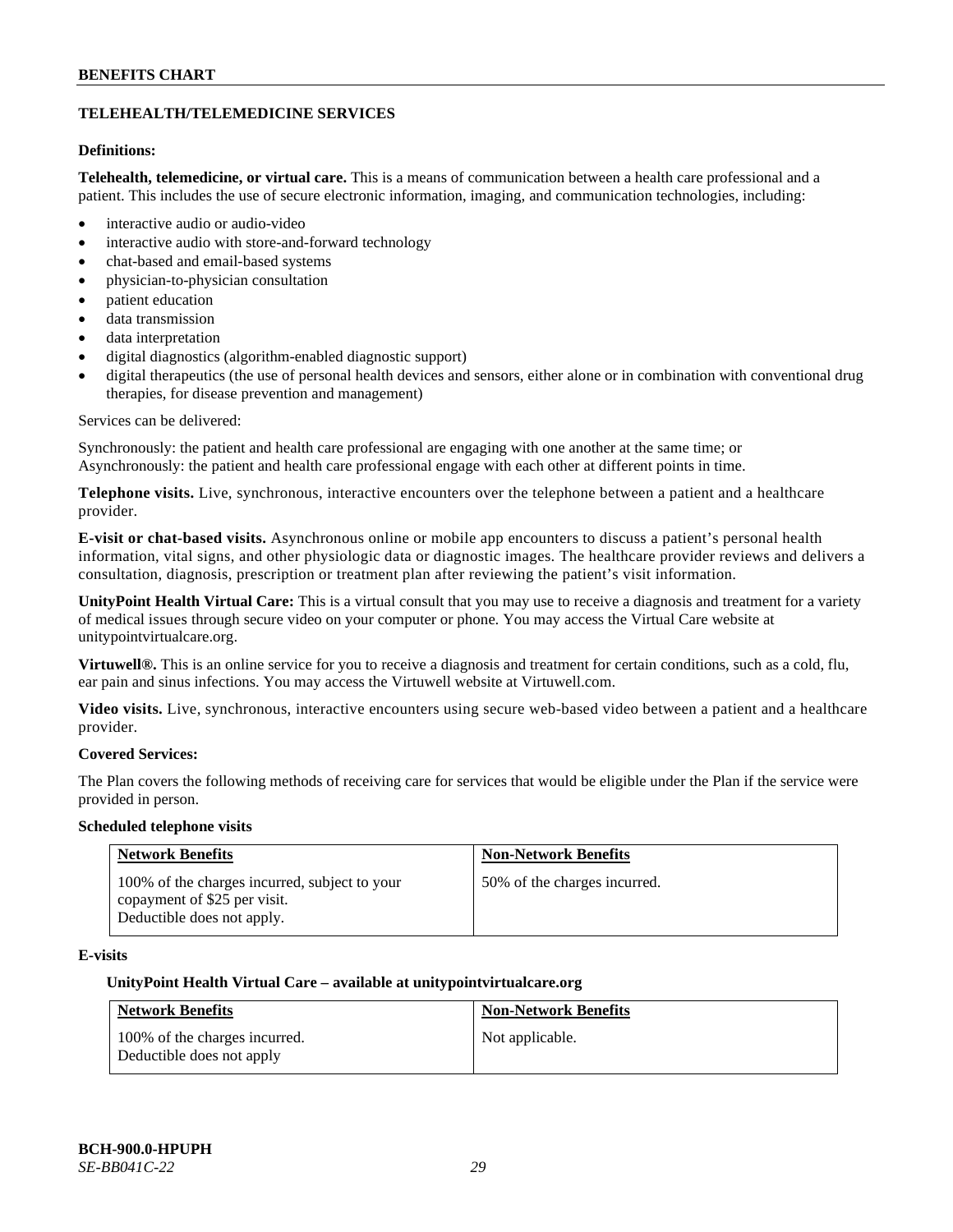### **Access to online care through Virtuwell at [Virtuwell.com](http://www.virtuwell.com/)**

| <b>Network Benefits</b>                                    | <b>Non-Network Benefits</b> |
|------------------------------------------------------------|-----------------------------|
| 100% of the charges incurred.<br>Deductible does not apply | Not applicable.             |

### **All other e-visits**

| <b>Network Benefits</b>                                                                                     | <b>Non-Network Benefits</b>  |
|-------------------------------------------------------------------------------------------------------------|------------------------------|
| 100% of the charges incurred, subject to your<br>copayment of \$25 per visit.<br>Deductible does not apply. | 50% of the charges incurred. |

#### **Video visits**

| <b>Network Benefits</b>                                 | <b>Non-Network Benefits</b>                           |
|---------------------------------------------------------|-------------------------------------------------------|
| Coverage level is same as corresponding network         | Coverage level is same as corresponding Non-Network   |
| benefit, depending on type of service provided, such as | Benefits, depending on type of service provided, such |
| Office Visits for Illness or Injury, Inpatient or       | as Office Visits for Illness or Injury, Inpatient or  |
| <b>Outpatient Hospital Services.</b>                    | <b>Outpatient Hospital Services.</b>                  |

### **Not Covered:**

See "Services Not Covered" in the Group Certificate.

# **TRANSPLANT SERVICES**

### **Applicable definitions:**

**Autologous.** This is when the source of cells is from the individual's own marrow or stem cells.

**Allogeneic.** This is when the source of cells is from a related or unrelated donor's marrow or stem cells.

**Autologous bone marrow transplant.** This is when the bone marrow is harvested from the individual and stored. The patient undergoes treatment which includes tumor ablation with high-dose chemotherapy and/or radiation. The bone marrow is reinfused (transplanted).

**Allogeneic bone marrow transplant.** This is when the bone marrow is harvested from the related or unrelated donor and stored. The patient undergoes treatment which includes tumor ablation with high-dose chemotherapy and/or radiation. The bone marrow is reinfused (transplanted).

**Autologous/allogeneic stem cell support.** This is a treatment process that includes stem cell harvest from either bone marrow or peripheral blood, tumor ablation with high-dose chemotherapy and/or radiation, stem cell reinfusion, and related care. Autologous/allogeneic bone marrow transplantation and high dose chemotherapy with peripheral stem cell rescue/support are considered to be autologous/allogeneic stem cell support.

**Designated transplant center.** This is any health care provider, group or association of health care providers designated by us to provide services, supplies or drugs for specified transplants for our insureds.

**Transplant services.** This is transplantation (including retransplants) of the human organs or tissue listed below, including all related post-surgical treatment, follow-up care and drugs and multiple transplants for a related cause. Transplant services do not include other organ or tissue transplants or surgical implantation of mechanical devices functioning as a human organ, except surgical implantation of an FDA approved ventricular assist device (VAD) or total artificial heart, functioning as a temporary bridge to heart transplantation.

Prior authorization is required prior to consultation to support coordination of care and benefits.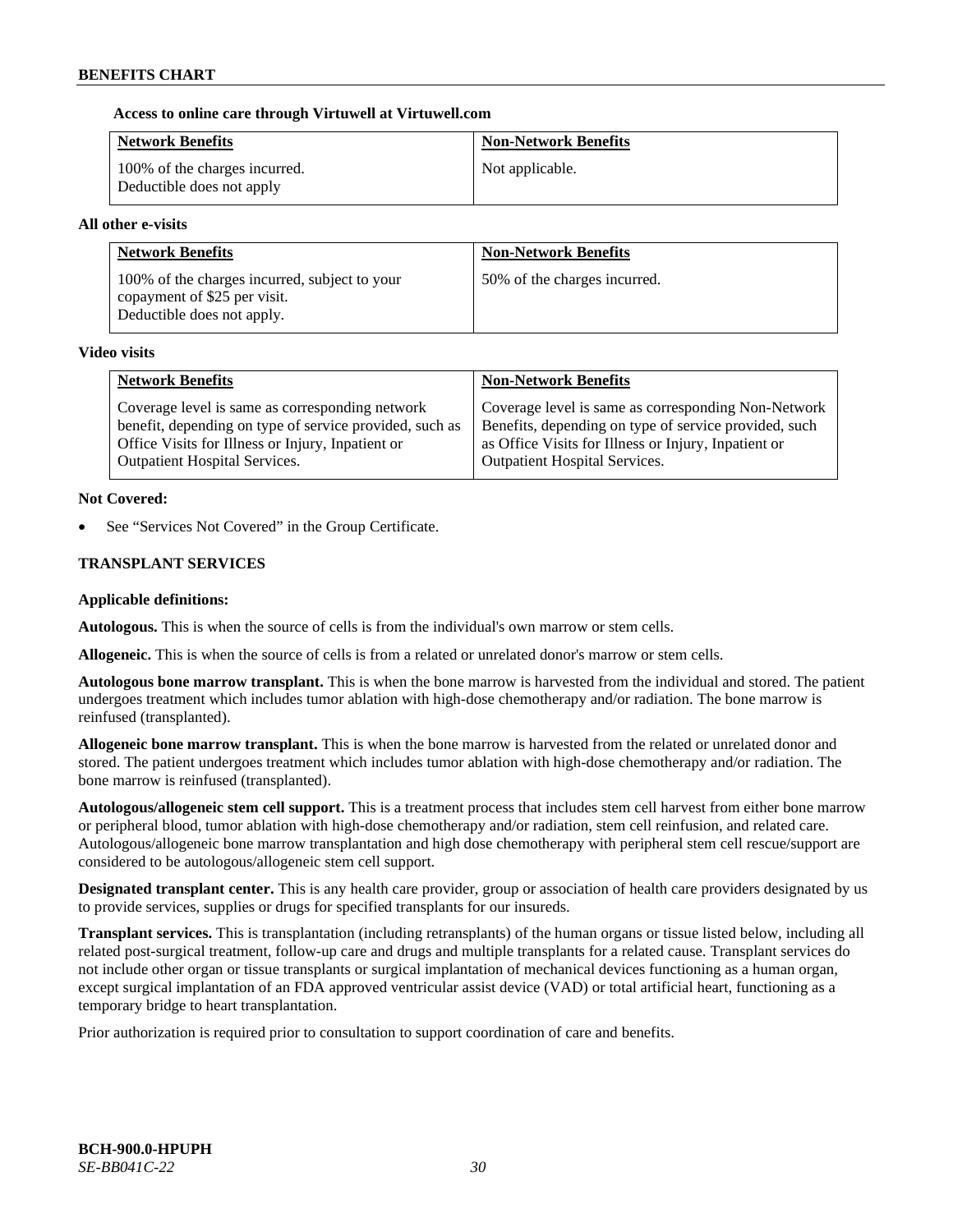# **Covered Services:**

We cover eligible transplant services (as defined above) while you are covered under this Benefits Chart. Transplants that will be considered for coverage are limited to the following:

- Kidney transplants for end-stage disease.
- Cornea transplants for end-stage disease.
- Heart transplants for end-stage disease.
- Lung transplants or heart/lung transplants for: (1) primary pulmonary hypertension; (2) Eisenmenger's syndrome; (3) endstage pulmonary fibrosis; (4) alpha 1 antitrypsin disease; (5) cystic fibrosis; and (6) emphysema.
- Liver transplants for: (1) biliary atresia in children; (2) primary biliary cirrhosis; (3) post-acute viral infection (including hepatitis A, hepatitis B antigen e negative and hepatitis C) causing acute atrophy or post-necrotic cirrhosis; (4) primary sclerosing cholangitis; (5) alcoholic cirrhosis; and (6) hepatocellular carcinoma.
- Allogeneic bone marrow transplants or peripheral stem cell support associated with high dose chemotherapy for: (1) acute myelogenous leukemia; (2) acute lymphocytic leukemia; (3) chronic myelogenous leukemia; (4) severe combined immunodeficiency disease; (5) Wiskott-Aldrich syndrome; (6) aplastic anemia; (7) sickle cell anemia; (8) non-relapsed or relapsed non-Hodgkin's lymphoma; (9) multiple myeloma; and (10) testicular cancer.
- Autologous bone marrow transplants or peripheral stem cell support associated with high-dose chemotherapy for: (1) acute leukemias; (2) non-Hodgkin's lymphoma; (3) Hodgkin's disease; (4) Burkitt's lymphoma; (5) neuroblastoma; (6) multiple myeloma; (7) chronic myelogenous leukemia; and (8) non-relapsed non-Hodgkin's lymphoma.
- Pancreas transplants for simultaneous pancreas-kidney transplants for diabetes, pancreas after kidney, living related segmental simultaneous pancreas kidney transplantation and pancreas transplant alone.

To receive Network Benefits, charges for transplant services must be incurred at a designated transplant center.

The transplant-related treatment provided, including expenses incurred for directly related donor services, shall be subject to and in accordance with the provisions, limitations, maximums and other terms of this Benefits Chart.

Medical and hospital expenses of the donor are covered only when the recipient is an insured and the transplant and directly related donor expenses have been prior authorized for coverage. Treatment of medical complications that may occur to the donor are not covered. Donors are not considered insureds, and are therefore not eligible for the rights afforded to insureds under the Group Certificate.

The list of eligible transplant services and coverage determinations are based on established medical policies, which are subject to periodic review and modifications by the medical director

| <b>Network Benefits</b>                          | <b>Non-Network Benefits</b>                          |
|--------------------------------------------------|------------------------------------------------------|
| See Network Inpatient Hospital Services benefit. | See Non-Network Inpatient Hospital Services benefit. |